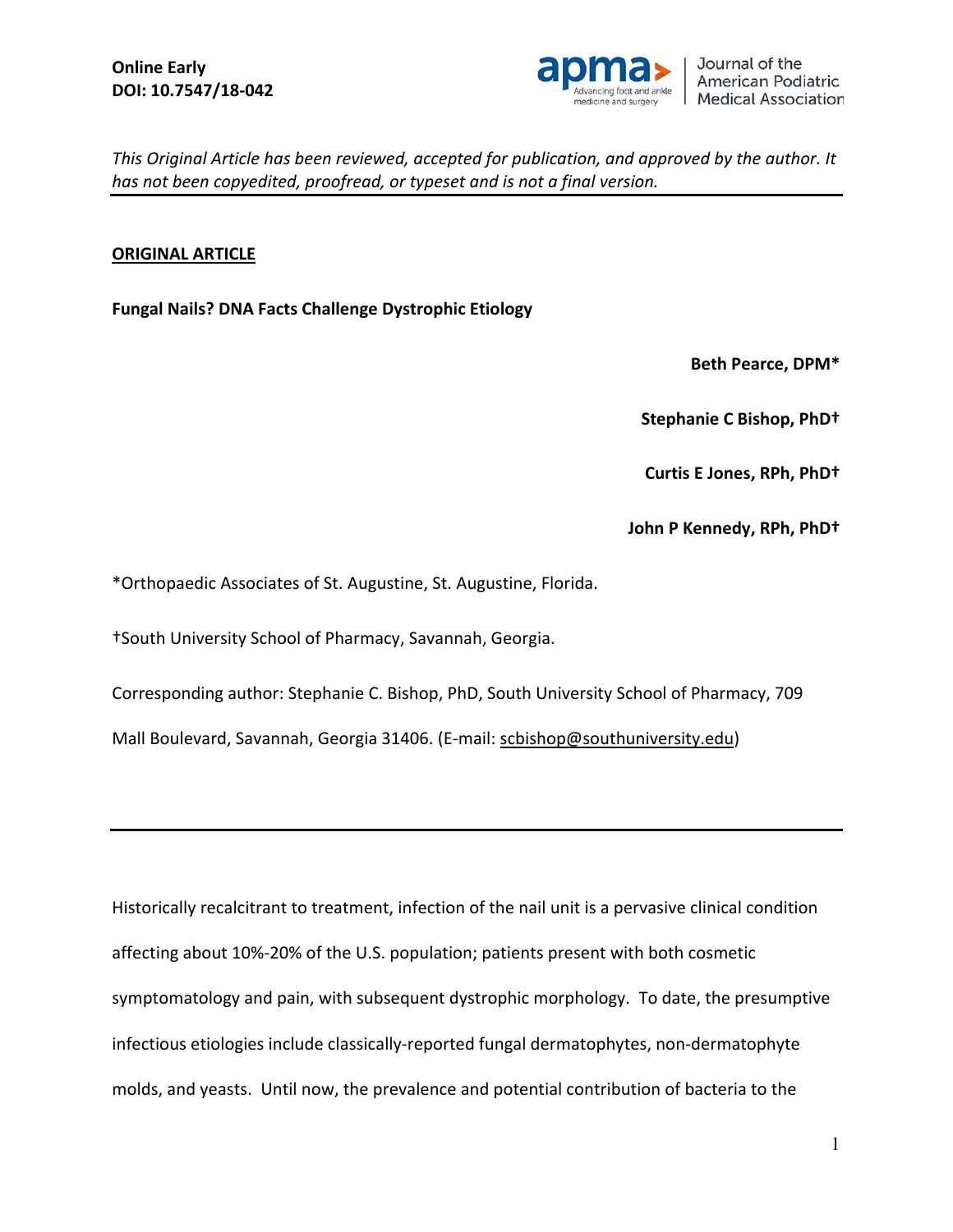

clinical course of dystrophic nails had been relatively overlooked, if not dismissed. Previously, diagnosis had been largely made via clinical presentation, although microscopic examinations (KOH) of nail scrapings to identify fungal agents, and more recently, panel-specific PCR assays have been employed to elucidate causative infectious agents. Each of these tools suffers from test-specific limitations. However, molecular-age medicine now includes DNA-based tools to universally assess any microbe or pathogen with a known DNA sequence. This affords clinicians with rapid DNA sequencing technologies at their disposal. These sequencing-based diagnostic tools confer the accuracy of DNA level certainty, while concurrently obviating cultivation or microbial phenotypical biases. Using DNA sequencing-based diagnostics, the results herein document the first identification and quantification of significant bacterial, rather than mycotic, pathogens to the clinical manifestation of dystrophic nails. In direct opposition to the prevailing and presumptive mycotic-based etiologies, the results herein invoke questions about the very basis for our current standards of care, including effective treatment regimens.

In the clinical setting, onychomycosis is the predominant, presumptive diagnosis for thickened and dystrophic nails, which affects 10%-20% of the U.S. population.<sup>1,2</sup> Due to the high prevalence, refractory nature of the condition, high rates of treatment failures, and recurrence, the condition has frustrated both patients and the medical community for decades.<sup>3</sup> Dermatophytes, such as *Trichophyton rubrum* and other mentagrophytes, are considered the

**\_\_\_\_\_\_\_\_\_\_\_\_\_\_\_\_\_\_\_\_\_\_\_\_\_\_\_\_\_\_\_\_\_\_\_\_\_\_\_\_\_\_\_\_\_\_\_\_\_\_\_\_\_\_\_\_\_\_\_\_\_\_\_\_\_\_\_\_\_\_\_\_\_\_\_\_\_\_**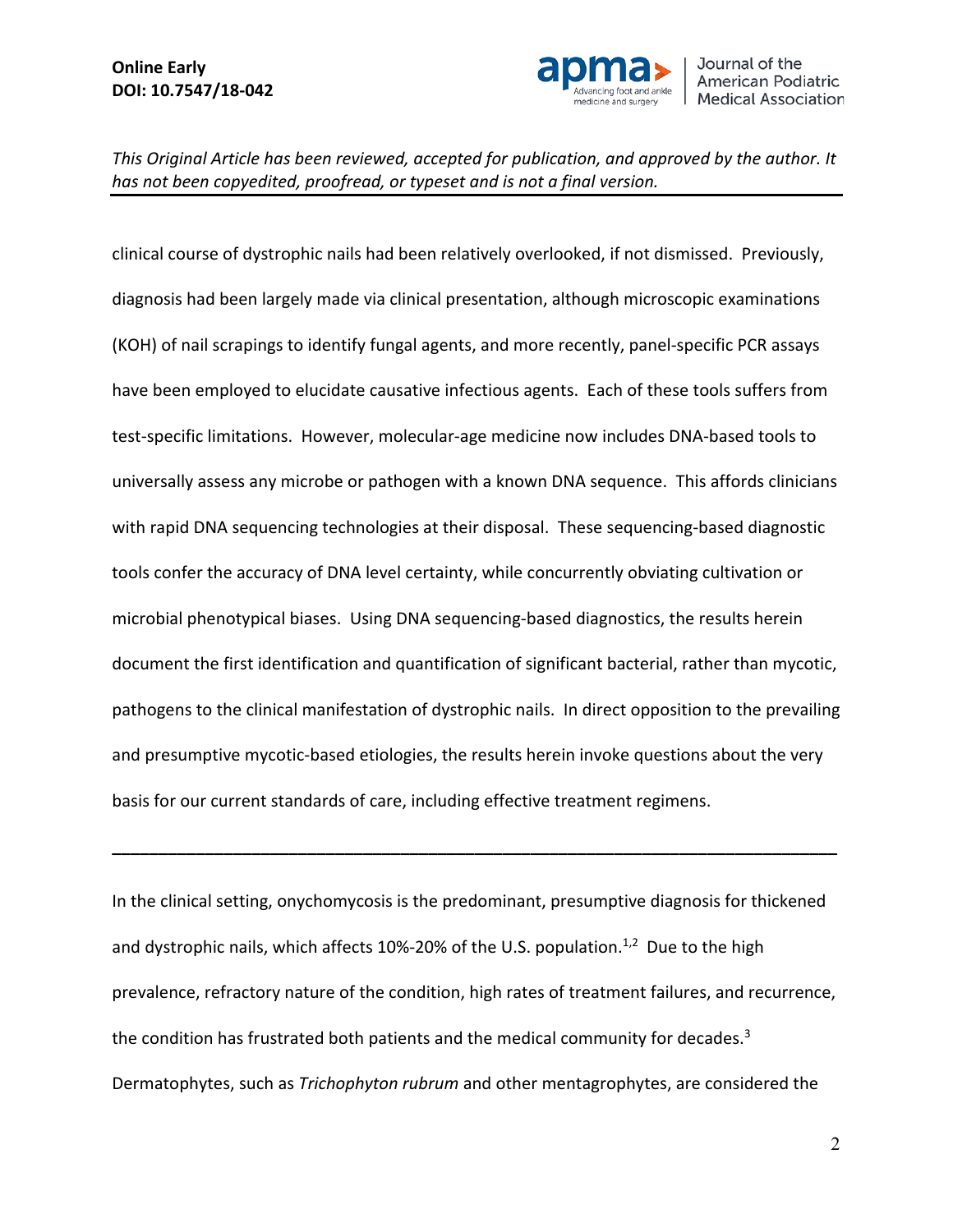

primary contributing agents,<sup>4-9</sup> however, non-dermatophytic fungal contributors have also been reported at an approximate prevalence of up to  $18\%$ .<sup>8,10-15</sup> Further, positive identification frequencies of *T. rubrum* and *T. interdigitale* were previously found to be approximately 30% when direct nail mycological exam showed the presence of fungal agents.<sup>16-19</sup> These data support administration of antifungals as first-line therapy, however treatment failure rates are high, prompting prolonged, systemic antifungal administration, which carries, in some cases, risk of severe hepatotoxicity.20 In addition, comorbid conditions such as diabetes mellitus, advanced age, and repetitive micro-trauma may further confound effectiveness of dystrophic nail treatment.<sup>21-22</sup> Taken collectively, these findings warrant additional investigation into identifying the agent(s) responsible for manifestation of dystrophic nails.

In spite of the prevalence of dystrophic nails, the unequivocal diagnosis of the underlying cause remains elusive. The use of microscopic and culture-based methods have contributed little to increasing the incidence of positive treatment outcomes. For example, until recently, the most common laboratory diagnostic approach utilized microscopic analysis via potassium hydroxide, returning false positives rates up to 15%.<sup>23</sup> Alternatively, traditional culturing methodologies, the current standard of care for bacterial assessment, suffer from very high false negatives for fungal identification due to poor growth in a variety of media.<sup>24</sup> Although histological examination and periodic acid-Schiff (PAS) outcomes can identify the presence of fungus, speciation is limited and these tools do not elucidate or consider contributions from bacterial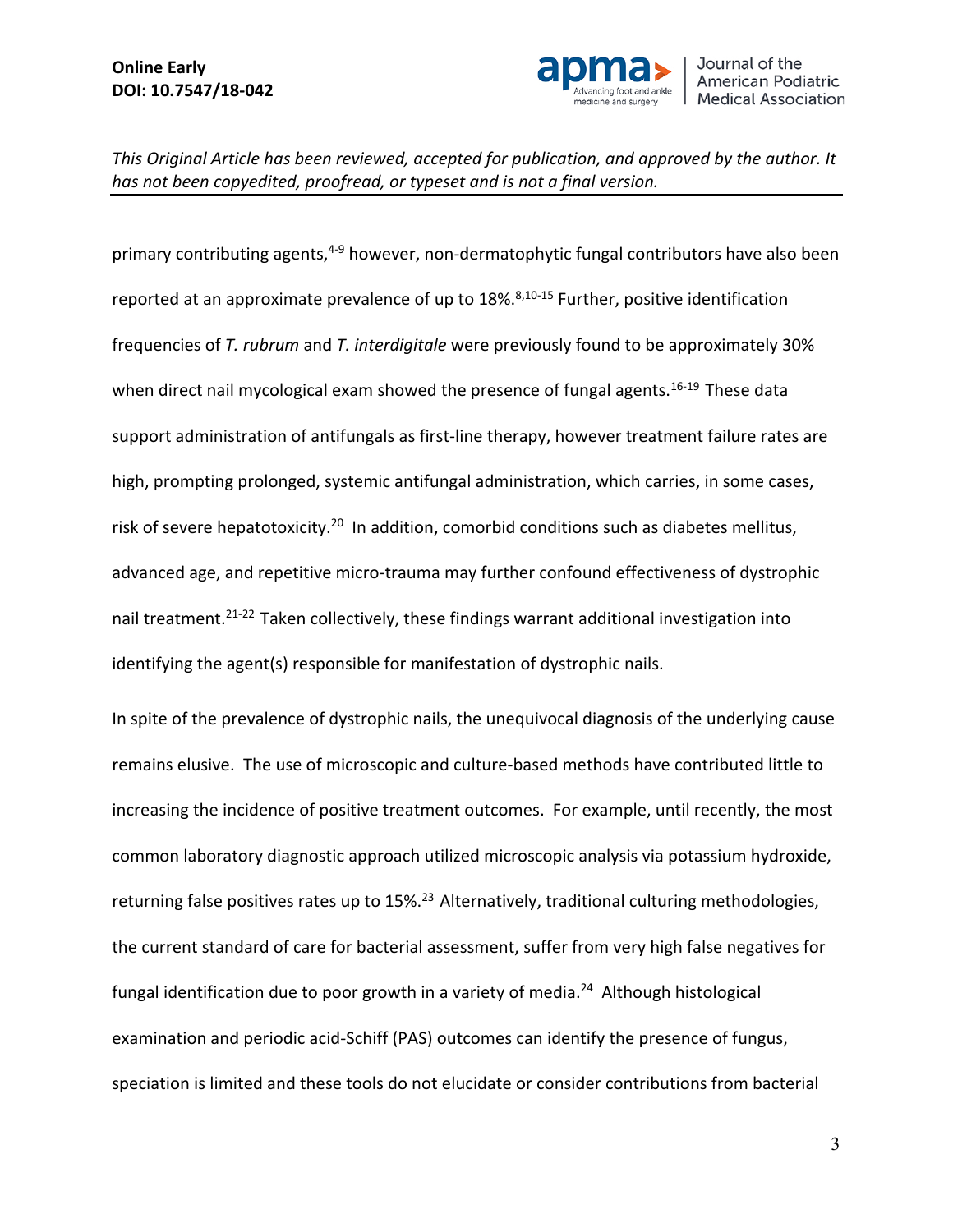

pathogens.24 Finally, well-established molecular methods, such as polymerase chain reaction (PCR)-based platforms, offer rapid and accurate diagnostic information. They are, however, generally limited to identification of only a handful of species, and mandate predetermination within an *a priori* testing panel.<sup>16-19,25</sup> In contrast to these commonly-used approaches, more recent, rapid, next-generation DNA sequencing methods are not limited to a predetermined "panel" of targets, but rather have the ability to universally identify microbes, without limiting analysis to a narrow subset of suspected pathogens. This advantage dramatically expands identification capability with a greater degree of comprehensive accuracy.<sup>26-27</sup> Due to copy number variations amongst species, the 16*S* control is not perfect, however, it is accepted as an appropriate control for next-generation DNA sequencing. Thus, this study was undertaken to investigate and achieve a comprehensive evaluation of the true microbial census found in dystrophic nail specimens, using comprehensive next-generation DNA sequencing technologies as the method of detection. In so doing, the authors explore alternative potential pathogenic etiologies and clinical considerations of the medical sequelae within the diagnosis of "dystrophic" or "fungal" nails.

#### **Materials and Methods**

In accordance with protocols approved by The Institutional Review Board of South University, in Savannah, Georgia, a total of 8958 nail specimens, one from each of 8958 patients with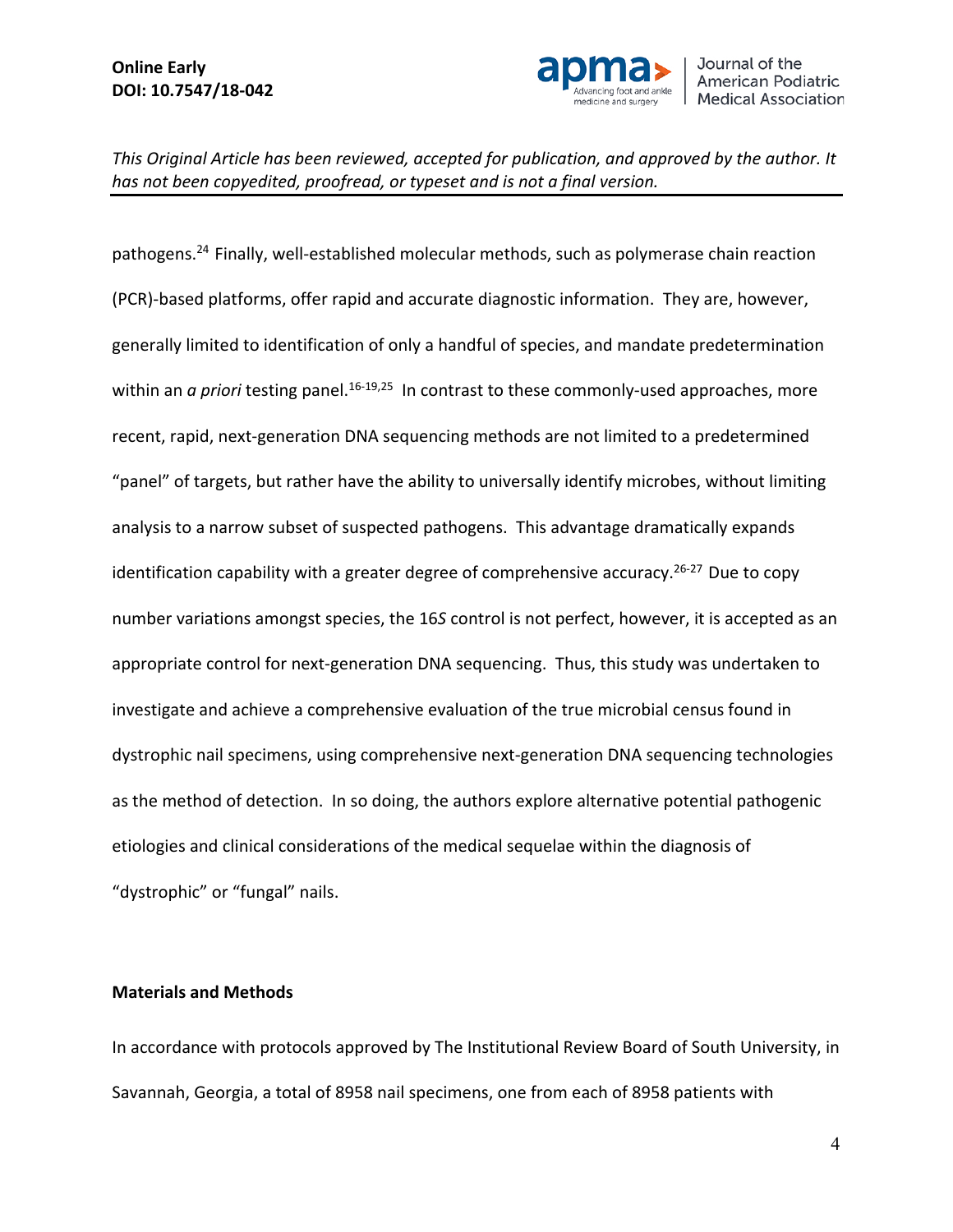

clinically suspect and symptomatic nail pathology, and 16 healthy, control specimens, one from each of 16 healthy patients, were obtained from patients at multiple clinics across the United States, utilizing the MicroGen DX (Lubbock, TX) protocol. To avoid confounding the data with inadvertent cross-contamination, only a single specimen (control or dystrophic) was collected from each patient.

Nails were examined for suspected onychomycosis with dystrophic and hypertrophied nails. Classic findings included thickened, discolored, detached nail plates with subungual debris. Nails were first cleaned of all polish and/or creams. An alcohol swab was then utilized to grossly remove local surface contaminants. A sterile nail cutter was employed to obtain a fullthickness clipping of nail from the most proximal aspect of the unattached plate. In addition, a sterile curette was used to remove subungual debris; both nail and debris were carefully placed in a sterile dry specimen tube and bag for transport and to avoid environmental contamination. Control specimens were obtained in an identical fashion from normal volunteers who displayed healthy nail appearance, devoid of dystrophic characteristics. Patient specimens were then submitted to MicroGen DX for analysis using molecular diagnostic methods, namely extraction of microbial DNA, amplification by PCR, tag encoding of molecular components, and subsequent determination of bacterial and fungal species using next-generation DNA sequencing.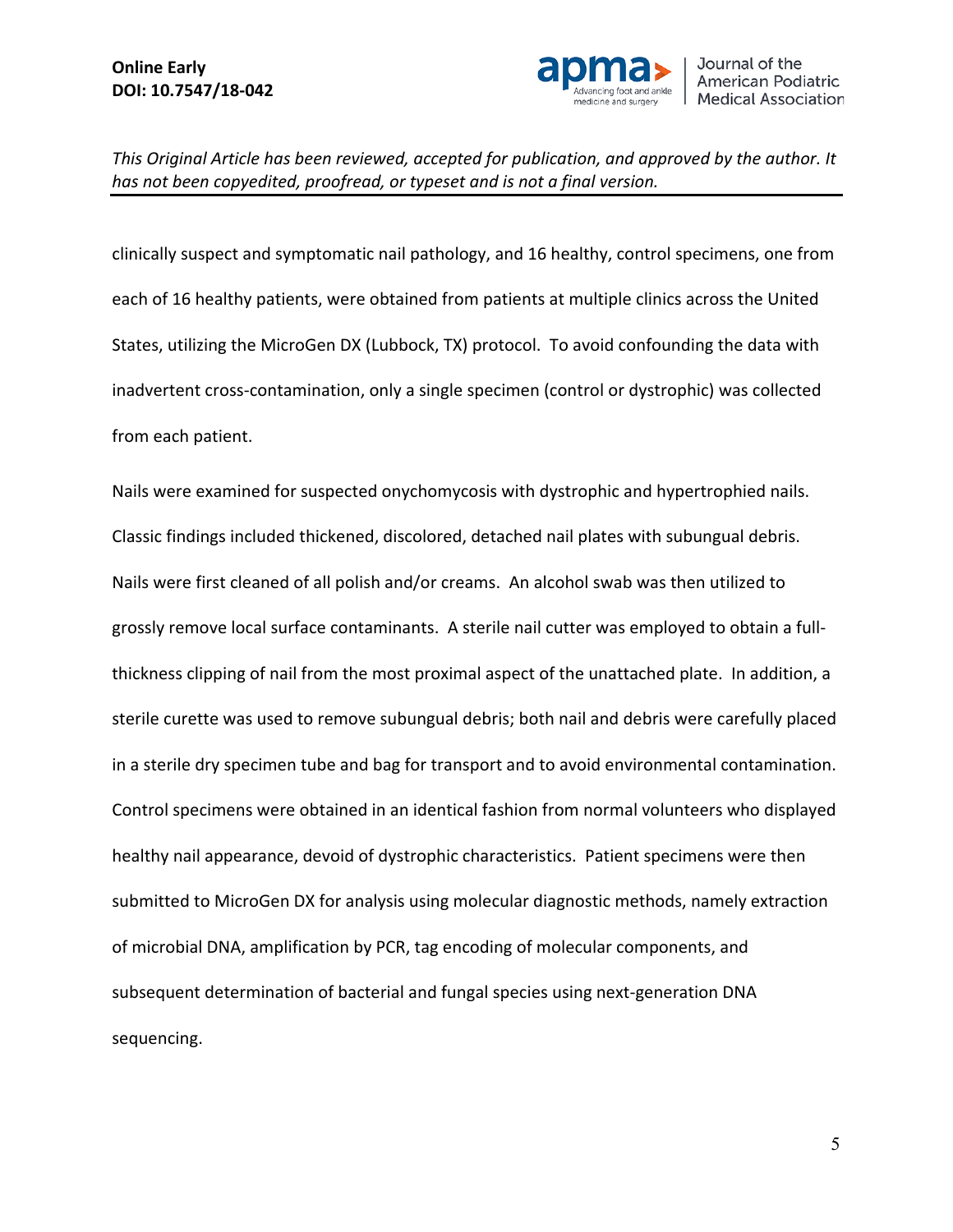

#### **Results**

Patients with visible dystrophic pathology presented to their physicians seeking treatment, subsequently submitting specimens for next-generation DNA sequencing. Of the 8958 dystrophic specimens analyzed, 8863 also disclosed information on age and gender. Of these 8863 dystrophic specimens, 5366, or 60.5%, were from female patients; 3497, or 39.5%, were from male patients. These data suggest that females had about 1.5 times higher likelihood of seeking treatment for dystrophic nails compared to males. The average age of female subjects was 57.5 years; the average of male subjects was 57.4 years. As shown in Figure 1, the highest percentage of specimens submitted was in the 61-70 years of age group at 23.84%; the next highest percentage occurred in the 51-60 years of age group, at 19.24%. The next highest percentage occurred in the 71-80 years of age group, at 16.76%. The distribution of specimens amongst 10-year age groups, as a percentage of the total for each gender, was virtually identical. For example, 23.63% (1268 of 5366) of female specimens originated from subjects between 61 and 70 years of age and 24.16% (845 of 3497) of male specimens originated from subjects in this same age group. In comparing the percentages of specimens analyzed in each of the ten 10-year age groups, no discernible distinctions were observed between genders. Importantly, of the dystrophic specimens clinically suspected of onychomycosis, only 49.5% (4433 of 8958) contained one or more fungal species. Within these 4433 mycotic-positive specimens, a diverse census of 1387 different fungal species were identified. Of the identified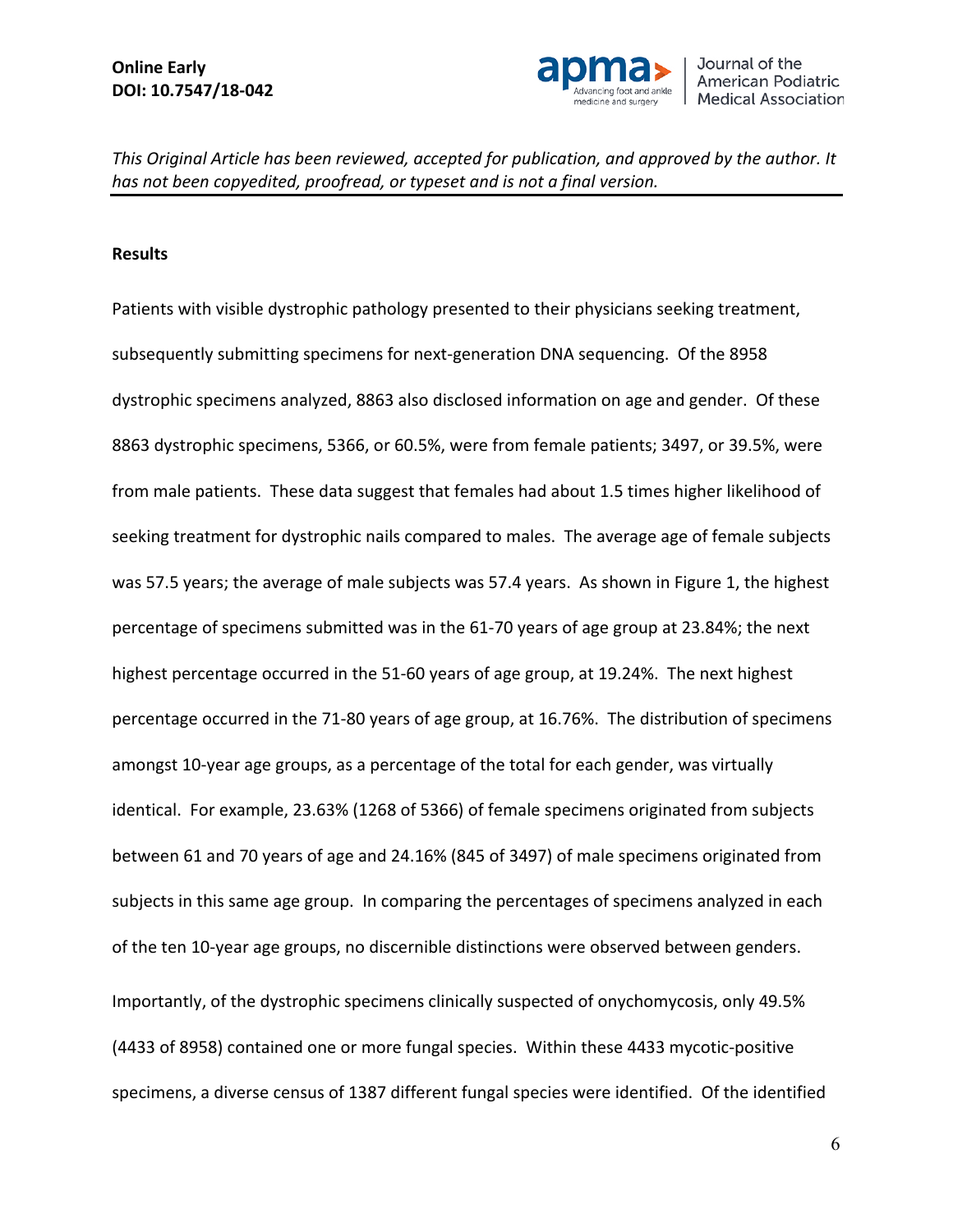

fungal species, the ten most prevalent species within the control and dystrophic nail specimens are presented in Figure 2. The most prevalent dermatophyte/fungal species included *Trichophyton rubrum* (19.3%), *Pithomyces chartarum* (9.9%), and *Epicoccum nigrum* (8.7%). By comparison, fungus was not present in any control specimens.

As expected, bacteria were identified in 100% of the control specimens. The ten most prevalent species in control and dystrophic nail specimens are depicted in Figure 3. *Corynebacterium tuberculostericum* was the most prevalent species, detected in 75% of the control specimens. *Staphylococcus epidermidis* and *Staphylococcus capitis* were detected at more modest prevalence (56.3% and 25.0%, respectively) in the control specimens. Contrary to conventional paradigms, bacteria were also identified in 100% of the 8958 dystrophic nail specimens, including those devoid of mycotic contribution. Each dystrophic specimen tested positive for one or more bacterial species, with 986 different species identified. *Staphylococcus epidermidis* was the most prevalent species, detected in 64.4% of all dystrophic nail specimens; *Staphylococcus pettenkoferi* (49.4%) and *Corynebacterium tuberculostearicum* (35.1%) were also frequently detected.

Though bacteria were present in both control and dystrophic specimens, the distribution of species was significantly different. An analysis of means demonstrated a greater abundance in the dystrophic specimens compared to controls. The average bacterial concentration in control specimens was 36,975 cfu/gm, while the mean of the dystrophic specimens ( $n = 8958$ ) was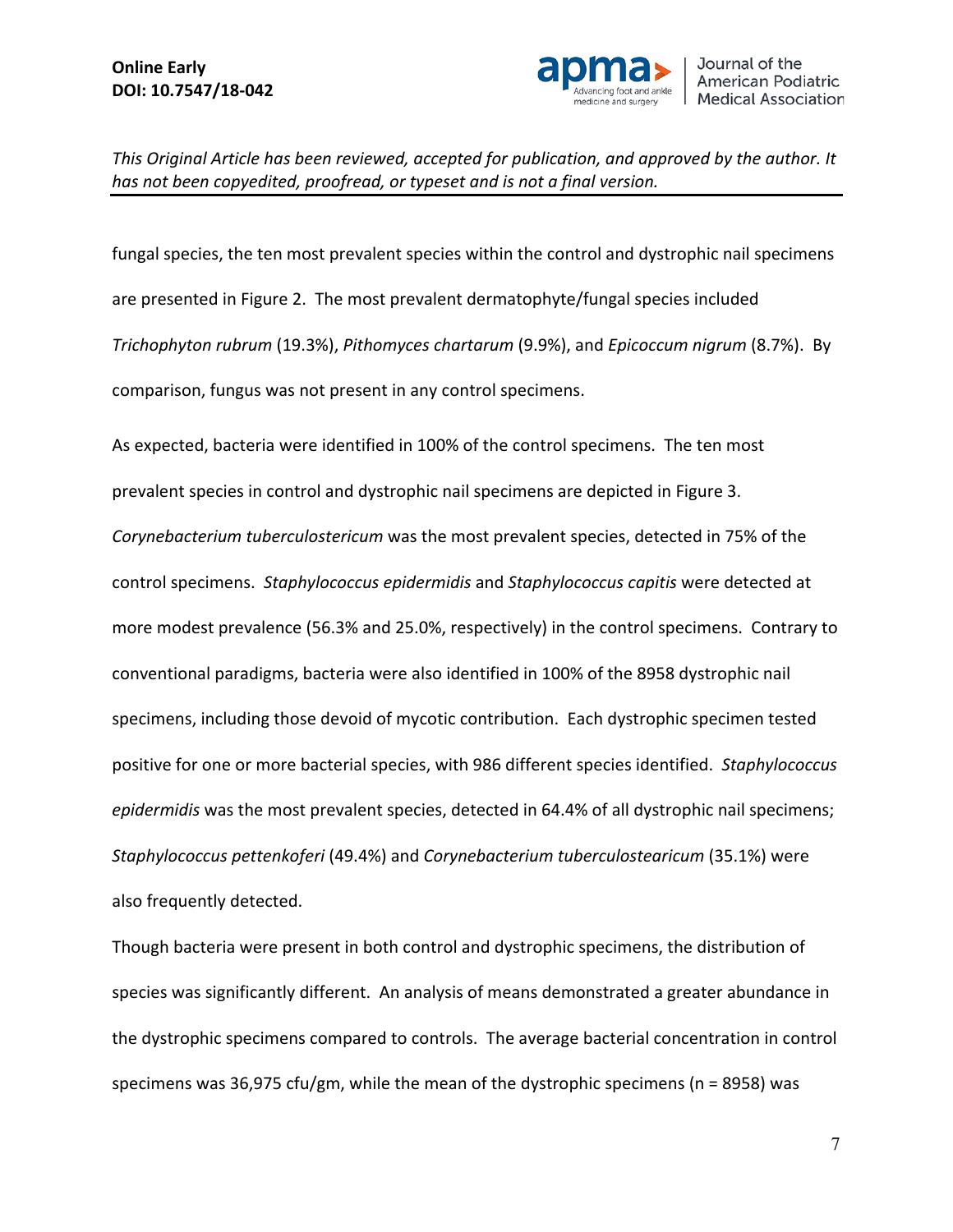

3,185,455 cfu/gm. Thus, dystrophic specimens' average bacterial concentration was ~86 times higher compared to normal controls. Further, 83.2% (4 out of 5) of dystrophic specimens had counts greater than 10<sup>5</sup> while only 18.7% (less than 1 out of 5) of normal controls reached that level of microbial abundance. In agreement with these values, the average bacterial concentration of the dystrophic specimens analyzed herein ranged from  $10^5$ - $10^7$  cfu/gm. Bacteria were further categorized based on broad phenotypical classifications such as Gram staining and oxygen requirements. Of the ten most prevalent bacterial species in dystrophic nails, nine were Gram-positive and either aerobic or facultative. *Staphylococcus epidermidis* (64.4%), *Staphylococcus pettenkoferi* (49.4%), and *Corynebacterium tuberculostearicum* (35.1%) were among the ten most prevalent Gram-positive, aerobic or facultative species identified, as presented in Table 1. In addition, *Moraxella osloensis* (2.5%), *Pseudomonas aeruginosa* (2.0%), and *Stenotrophomonas maltophilia* (1.7%) were among the five most prevalent Gram-negative, aerobic or facultative species identified, as presented in Table 2. Interestingly, while the prevalence of gram-negative bacteria in these specimens is relatively "rare", when identified their numbers appear to have a tendency toward significance. For example, the prevalence of *Pseudomonas aeruginosa* is only 2%, however, when present, its average contribution is a more notable 30%. Finally, among the five most prevalent anaerobic species, all were Gram-positive. *Anaerococcus octavius* (8.4%), *Propionibacterium acnes* (2.7%), and *Anaerococcus hydrogenalis* (2.3%) were noted, as presented in Table 3.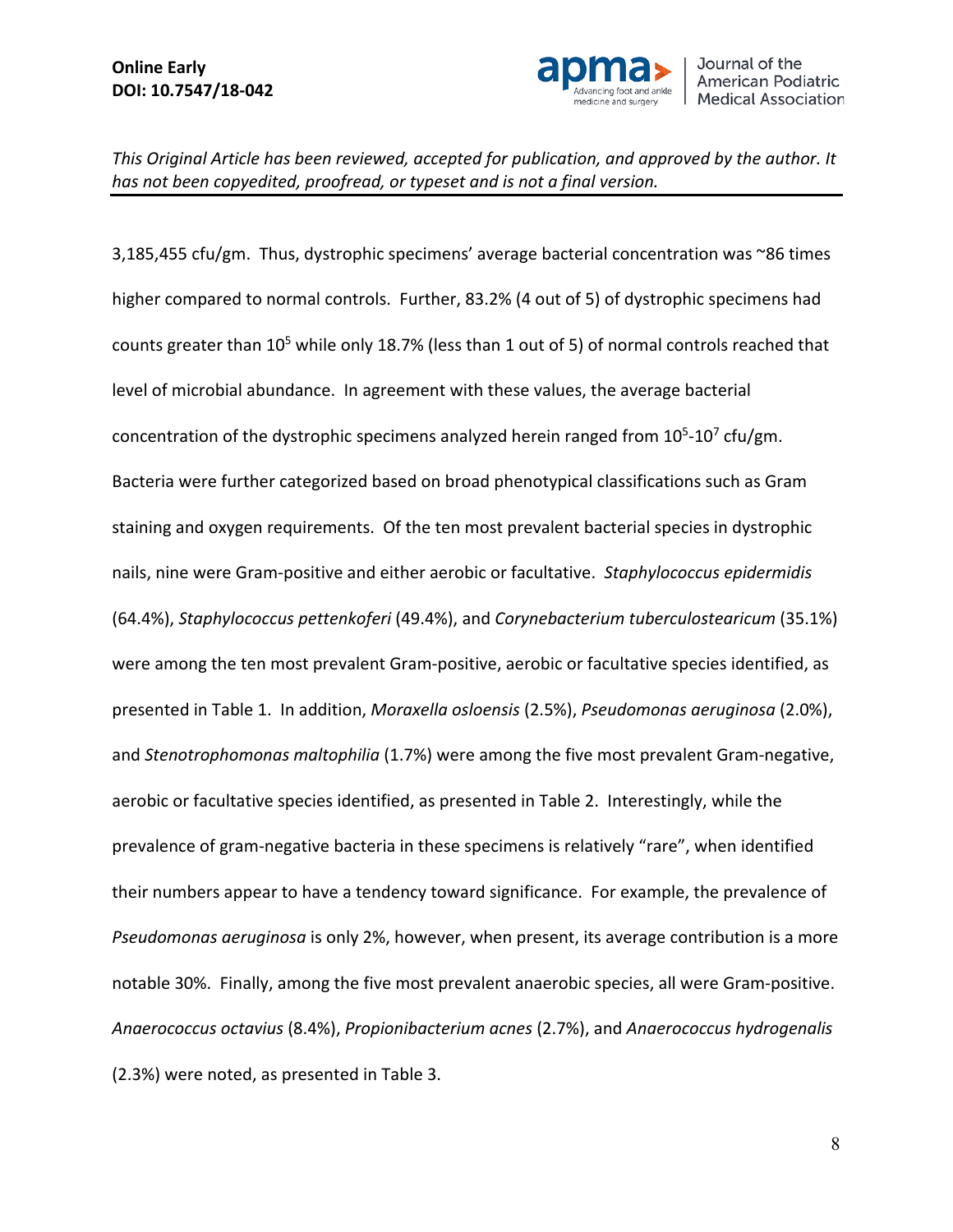

#### **Discussion**

Infections of the nail plate, with associated dystrophic changes, are a prevalent clinical issue. To date, dermatophytes have been presumed the predominant infectious contributor. Failure to address bacteria as significant pathogenic contributors of dystrophic nails, however, may account for poor treatment responses and the high rate of recurrence associated with current therapeutic interventions. In addition, prolonged reliance on antifungals, in attempts to eradicate recalcitrant infections that are not mycotic driven, may contribute to unnecessary hepatic exposure and/or hepatotoxicity. Additionally, although contributions such as advanced age, repeated micro-trauma, peripheral vascular disease, and diabetes are often acknowledged in treating dystrophic nails, the bacterial contribution to dystrophic etiology has not received the same consideration in academic or clinical settings. Ultimately, the lack of objective and accurate diagnostic laboratory testing has stymied treatment of dystrophic nails.

Next-generation DNA sequencing methods offer rapid, objective, sensitive, and accurate methods to comprehensively characterize diverse microbial censuses. Using this comprehensive pathogen diagnostic, our analysis of 8958 dystrophic specimens showed that only 49.5% were positive for a dermatophyte or fungus. Further, *T. rubrum* prevalence, previously reported to range from 70%-90%, was identified in this study at a profoundly lower rate, 19.3%. *Pithomyces chartarum* was the second most prevalent fungus, present at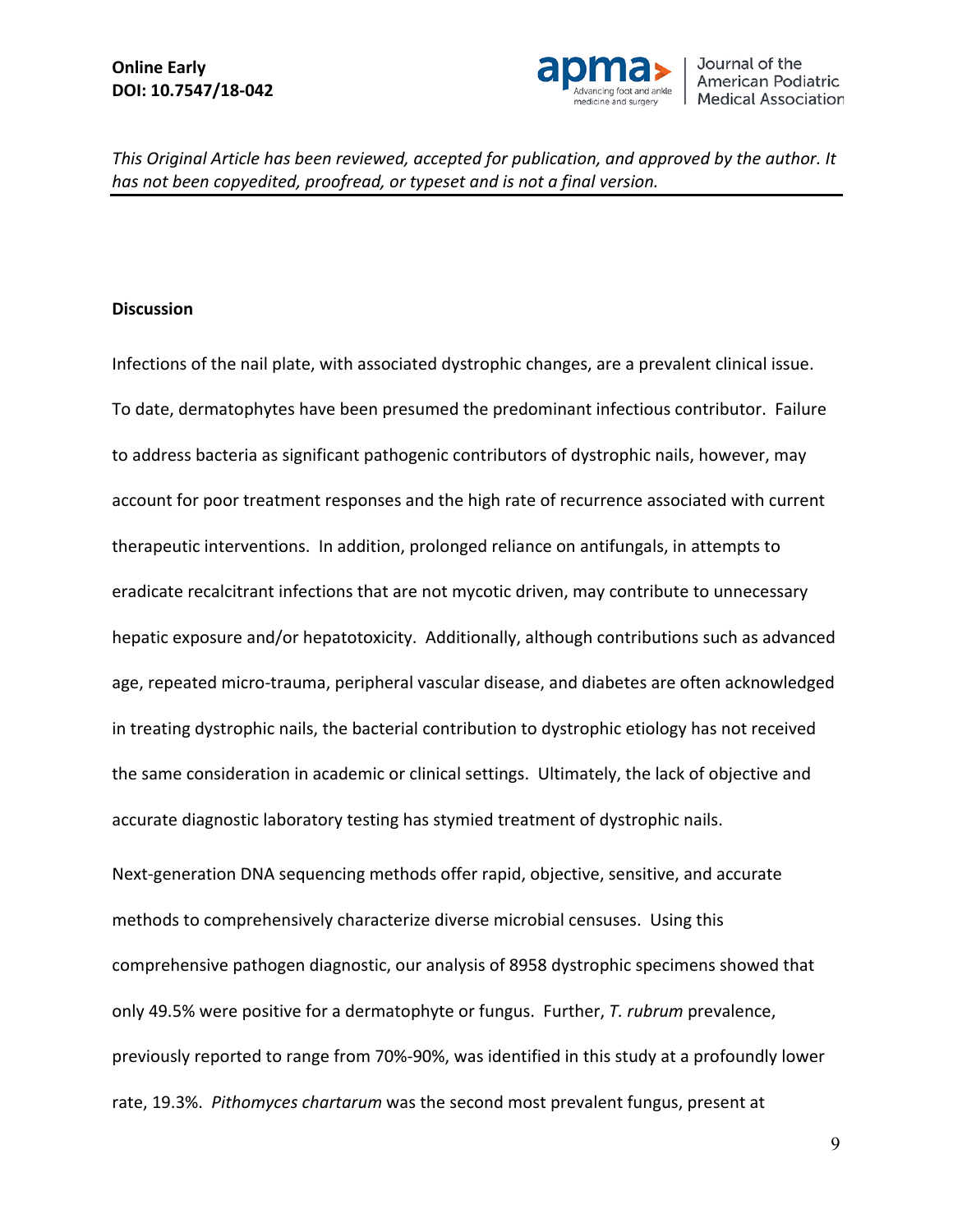

approximately half (9.9%) that of *T. rubrum*. The next most prevalent dermatophyte reported in the literature, *T. interdigitale,* ranked only 17th among the fungal species reported in our study with a prevalence of merely 2.4%. Interestingly, of the ten most prevalent fungal species reported in our study, nine were non-dermatophyte phenotypes. Specifically, the top ten most prevalent fungal species in the specimens accounted for 71.7% of all fungal positive specimens; 52.4% of the fungal positive specimens contained non-dermatophyte species. Taken together, the specimens demonstrated significant diversity in the fungal and mold species identified herein, rather than a census dominated by dermatophytes as classically reported. These findings are significant and substantially different from characterizations found in the literature, most of which are derived without the benefit of molecular analysis sensitivity or the large sample size leveraged in this survey.

In addition to the fungal results above, and perhaps more important clinically, the results presented herein suggest that bacteria are a significant contributor to the clinical condition of dystrophic nails often reported as "fungal nails". Treatment consequences aside, molecular analysis demonstrated that bacteria were present in 100% of the dystrophic nail specimens, while only 49.5% of these specimens reported any fungal species. In addition, the distribution and concentration of bacteria among dystrophic specimens, as compared to normal control specimens, were congruent with clinical infection and/or pathology. Anecdotal observation supports a 2-3 log difference in bacterial concentration between "healthy" and "dystrophic"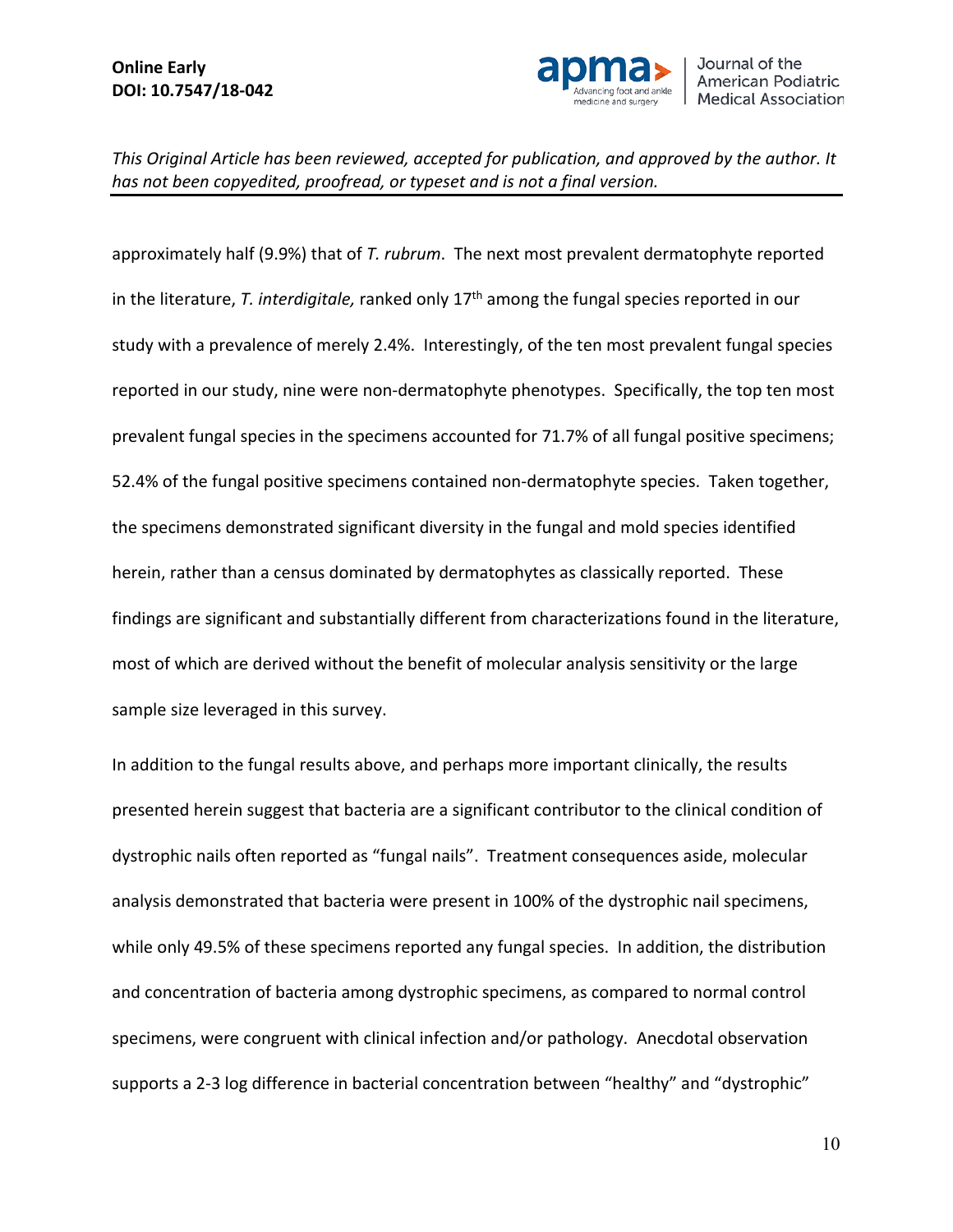

nails, as reflected in one of three bacterial abundances: <10<sup>5</sup> cfu/gm, 10<sup>5</sup>-10<sup>7</sup> cfu/gm, >10<sup>7</sup> cfu/gm. In our study, the geomean of the control specimens (n = 16) was  $\approx$ 3.2 x 10<sup>4</sup> cfu/gm, while the mean of the dystrophic specimens (n = 8958) was  $\approx$ 3.2 x 10<sup>6</sup> cfu/gm. Hence, within the dystrophic specimens these organisms have achieved a concentration that is considered, in practice, a clinical infection in the presence of altered physiology.<sup>27</sup> In alignment, we propose the increased concentration of opportunistic organisms, such as *Corynebacterium* and *Staphylococcus* species, may contribute to the manifestation and presentation of dystrophic nails.

Among the dystrophic specimens, the most common bacterial species were overwhelmingly Gram-positive, aerobic, or facultative. Specifically, the top ten species included six *Staphylococcus* species (*epidermidis*- 64.4%, *pettenkoferi*- 49.4%, *lugdunensis*-23.9%, *piscifermentans*- 14.7%, *simulans*- 11.7%, *warneri*- 11.0%), two *Corynebacterium* species (*tuberculostearicum*- 35.1%, *massiliense*- 9.1%), one *Rothia* species (*dentocariosa*- 15.8%), and a single Gram-positive, anaerobic species, *Anaerococcus octavius* (8.4%). Of the top ten species, the relative contribution ranges from 6.5% (*A. octavius*) to 40% (*S. pettenkoferi*). Among Gram-positive aerobic or facultative species, the average relative contribution ranged from 6.6% (*C. aurimucosium*) to 40% (*S. pettenkoferi*). Also, of particular note were the prevalence and contributions of Gram-negative aerobic or facultative species. The most common Gram-negative species had a prevalence of only 1.5%-2.5% (*Enhydrobacter*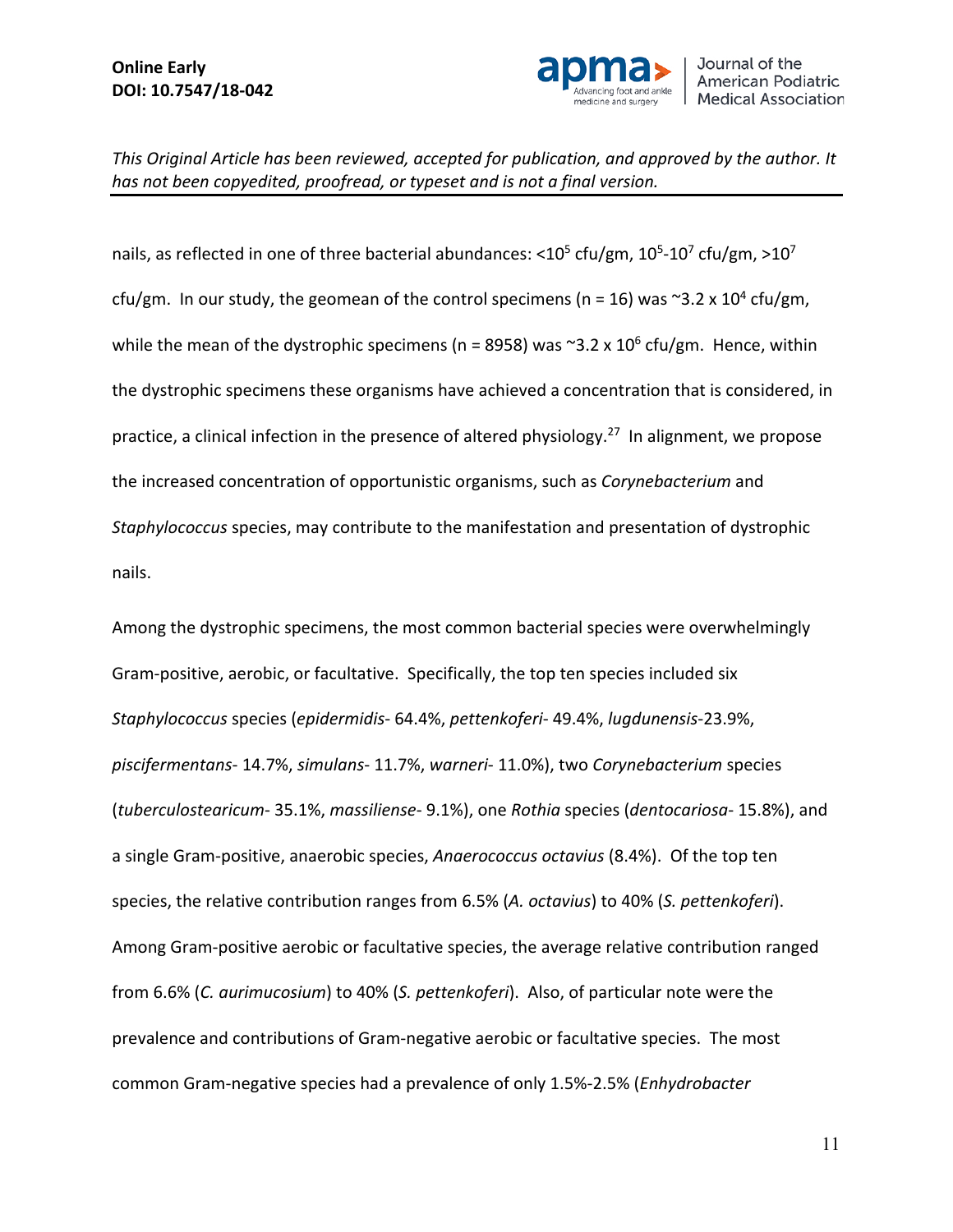

*aerosaccus, Moraxella osloensis*); however, when present, the Gram negative mean relative contribution rose to as high as 30% (range of 7%-30%). Similarly, obligate anaerobes modestly contributed to the census: the most common anaerobic species had a prevalence of 1.1%-8.4% (*Peptoniphilus ivorii, A. octavius*), with a mean relative contribution ranging from 5.6%-6.8% (*A. hydrogenalis, Propionibacterium acnes*). Collectively, our results demonstrate that dystrophic specimens are typically polymicrobial, including some constituents of the healthy skin microbiome, potentially complicating clinical progression and treatment.

The fact that only half of the dystrophic nail specimens reported any fungal constituents gives rise to several clinical quandaries, challenging the classic etiology in a chicken vs. egg impasse. It is well known that for at least some clinical cases of dystrophic nails, antifungal therapy alone is effective. This fact would apparently contradict a logical paradigm, which might be drawn based on the present study, where microtrauma engenders bacterial infestation, which provides for opportunistic fungal pathogens. Interestingly, this observation might be explained by parallel findings that antifungals also have antibacterial effects. More specifically, it is known that itraconazole interferes with *Staphylococcus aureus* biofilm formation28. As *S. epidermidis*, found at relatively high prevalence in dystrophic specimens, also has an impressive capacity for biofilm formation<sup>29</sup>, it is plausible that such bacterial contribution may be mitigated via itraconazole's previously described antibacterial effects, possibly obviating the need for antibacterial therapy. Additional study and analyses are warranted regarding antifungal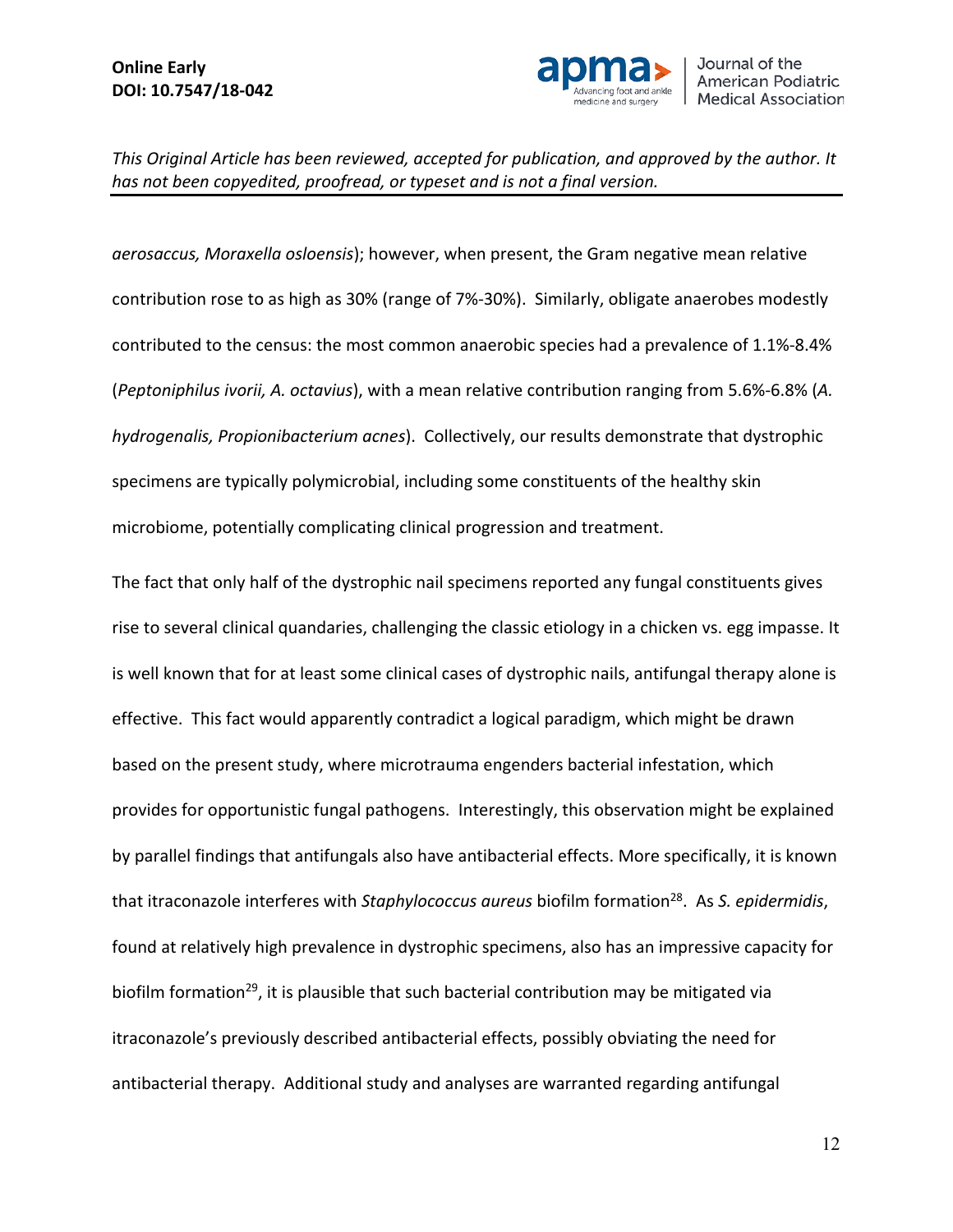

therapy in dystrophic specimens to further elucidate and contrast antibacterial from antifungal effects in this important clinical scenario.

Interestingly, Gram-positive bacteria, including *Corynebacterium* and *Staphylococcus* species, predominated in both control and dystrophic nail specimens. We therefore propose that these may be inductive pathogenic microbes that, given opportunity by breaches of the host defense (microtrauma), lead to manifestation of dystrophic nails. First, consistent with observations in bacterial composition in diabetic foot ulcers and in contralateral intact skin<sup>30</sup>, the dystrophic nail specimens contain a far higher prevalence and abundance of opportunistic pathogens, such as *Corynebacterium* and various *Staphylococcus* species, as compared to control specimens. For example, S. *epidermidis* is a constituent of healthy skin microbiome<sup>31</sup>, but it can become an opportunistic pathogen and has an exceptional capacity to form biofilms<sup>29</sup> and evade both innate and adaptive immunity.32-33 In addition, *S. epidermidis* is often encountered in chronic infection<sup>30</sup>, and may induce interleukin-1-mediated subacute inflammation in infected keratinocytes<sup>34</sup>, the predominate cell type generating the nail bed matrix. S. epidermidisinduced inflammation may alter keratin architecture, leading to dystrophic manifestations such as crumbling, brittle nails, akin to psoriatic plaques that arise from aberrant keratinocyte proliferation and function in psoriasis. Our data indicated a higher prevalence of *S. epidermidis* in dystrophic specimens (64.4%) compared to control (56.3%). Taken together, *S. epidermidis* may be a likely bacterial candidate that shifts from commensal to opportunistic, infects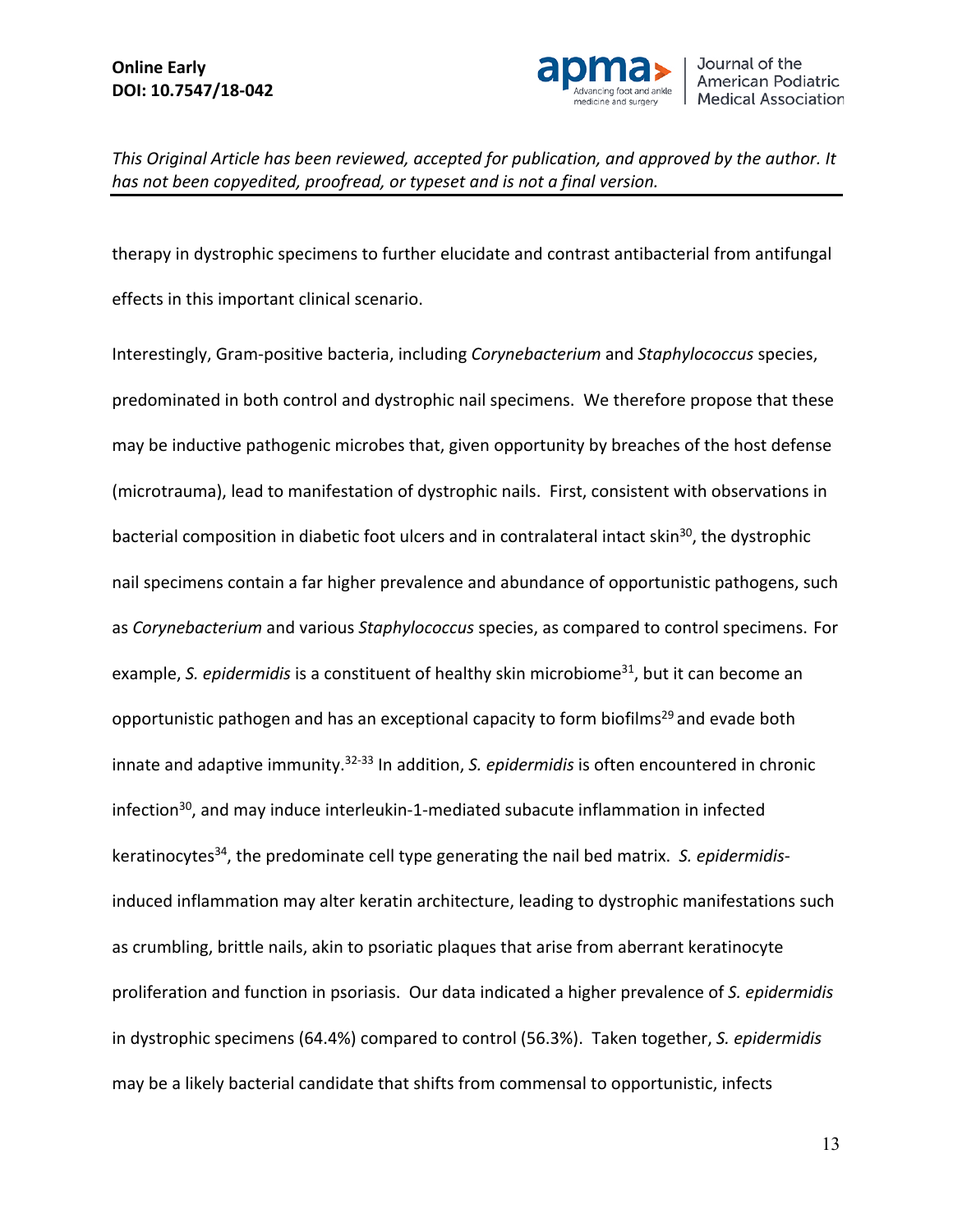

keratinocytes, creates biofilms that may shield both bacterial and fungal denizens from treatment, ultimately yielding dystrophic manifestations.

Finally, repeated microtrauma, age, diabetes, vascular compromise, or altered physiology due to immune status provide opportunity to compromise the integrity of the epidermal and nail surfaces, permitting such organisms to become established beyond "contamination" contributing to the pathogenic sequelae. In the authors' experience, presence of these same bacteria in full-thickness chronic wounds impedes healing, especially when normal host defenses are disrupted via physiological and/or environmental factors that support chronicity, including the natural adoption of biofilm phenotypes. Hence, we conclude that opportunistic bacterial denizens may become pathogenic independent of mycotic contribution, leading to manifestation of dystrophic nails. Comprehensive identification of the full microbial census may be pivotal for targeted and/or comprehensive therapy.

In spite of the interesting observations and hypotheses proposed herein, the study includes two limitations: 1) patients' dystrophic nail treatment histories were not collected, and 2) patients' medical histories were not collected. With regard to patients' dystrophic nail treatment histories, the intent of the study was to determine the microbial census based on visual observation of dystrophic nails. In other words, patients were seeking treatment for dystrophic nails, regardless of prior exposure to antibacterial and/or antifungal therapy. The current study provides a foundation for analyzing a patient's microbial census and tailoring subsequent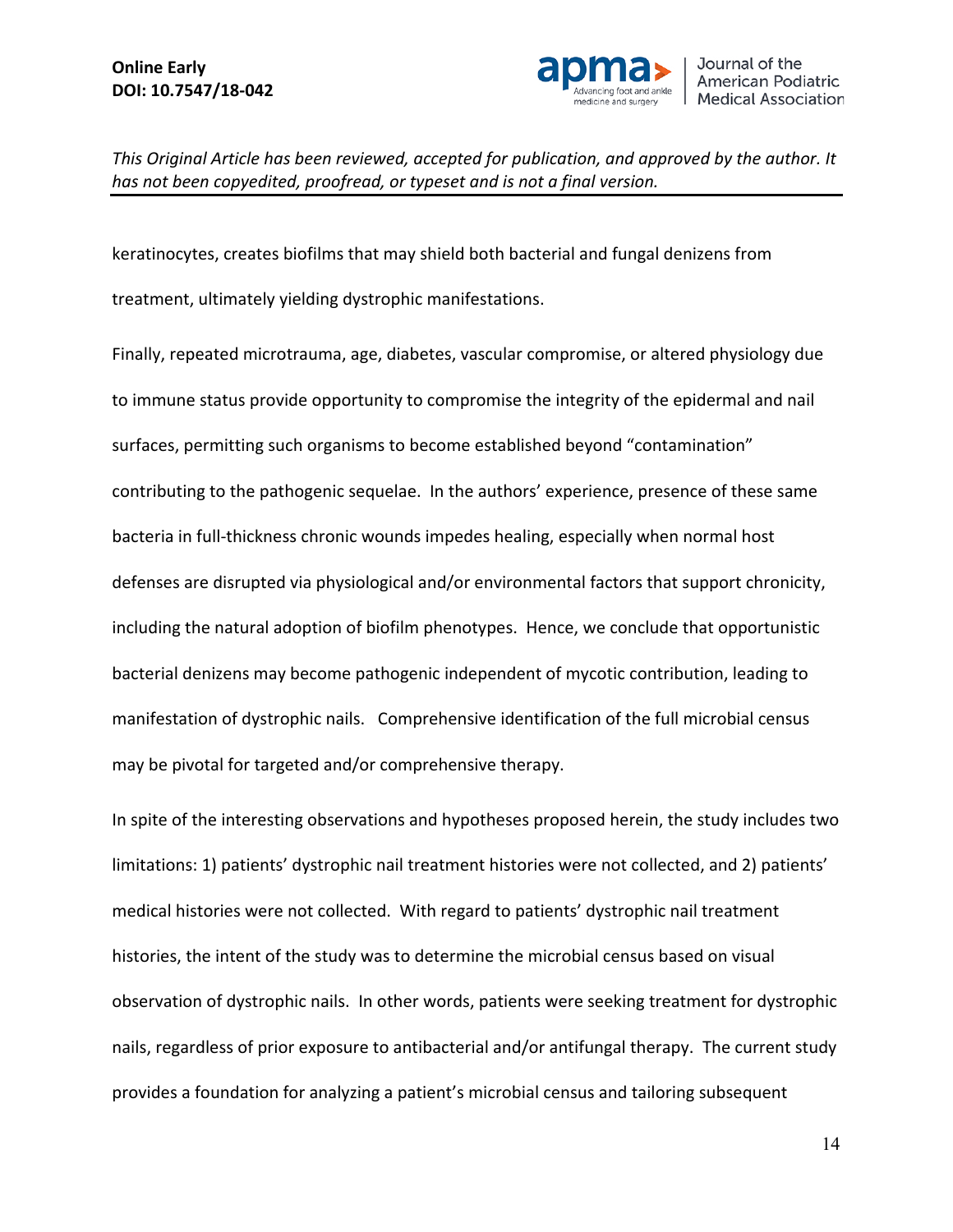

therapy accordingly. With regard to patients' medical histories, the dearth of this information stymies efforts to correlate etiology and manifestation of dystrophic nails based on microtrauma, diabetes, or other contributing factors. Therefore, it is difficult to ascertain if there is any correlation between morbidity and the microbial census. In spite of this limitation, the data suggest that a higher percentage of individuals seeking treatment were beyond 51 years old, with the highest percentage in the 61-70 age group. Because we did not observe any gender-related changes in the percentages of submitted specimens, we do not suspect that female or male hormones contribute to dystrophic etiology. Therefore, one possible hypothesis for the observation that a higher percentage of specimens are submitted from patients 51 years and older is that patients suffer microtrauma and/or complications from poorly-managed diabetes (as discussed previously), which allows commensal microbes to become opportunistic over time. In other words, our data may suggest a time and opportunity chronicity associated with dystrophic manifestation such that as patients age, they are more likely to develop dystrophic nails and seek treatment. In spite of these limitations, this manuscript offers a promising new strategy for analyzing dystrophic nails and designing improved therapeutic strategies, and subsequent strategies shall explore the hypotheses proposed herein.

#### **Conclusions**

15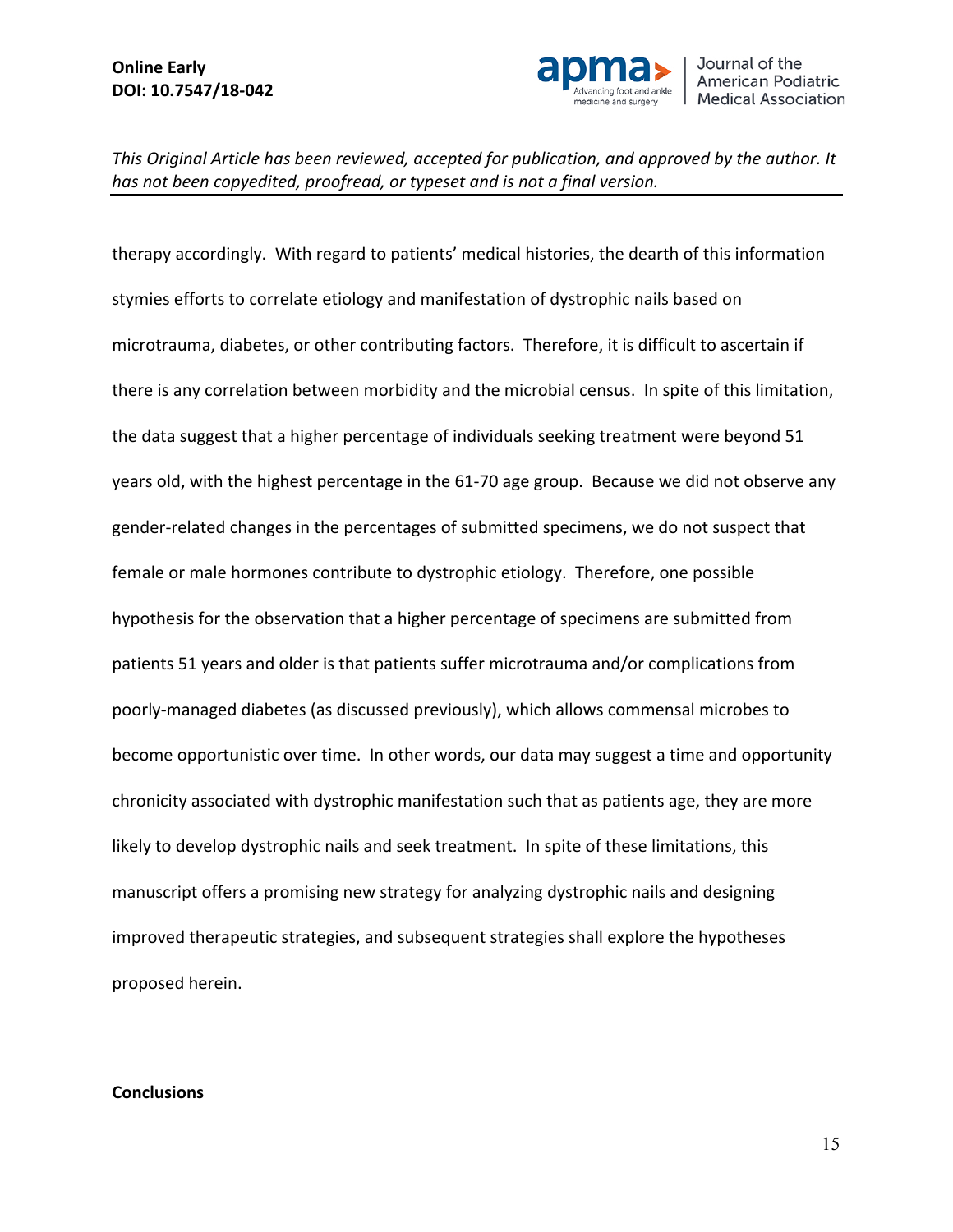

Inarguably, diagnosis and treatment of dystrophic nails is a highly variable and poorly understood clinical challenge. Historically, the infectious etiology implicated in dystrophic nails has been indicated as mycotic, to a larger degree, dermatophytes, and to a lesser degree, molds. To date, however, lack of accurate and reliable methods of diagnosis has prevented comprehensive elucidation of the full microbial census for consideration as contributors to the pathology of nail dystrophy. The standard accepted methods of microbial determination were relatively subjective and unreliable, with both high false positive and false negative rates.<sup>18-19</sup> In addition, traditional diagnostic methods suffered from cultivation bias, preferentially identifying microbes that grow well in the particular diagnostic media employed in the analysis. Furthermore, although early molecular methods based on PCR were free from the limitations of cultivation, PCR can never be comprehensive as the scope of identification remains considerably restricted to microbes within each PCR "panel" (chosen as "likely suspects" and subject to human bias). As a result, any bacterial contribution to manifestation of dystrophic nails has been largely occult and therefore predictably given little consideration.

The diagnostic tool leveraged in this study, next-generation DNA sequencing, is a universal diagnostic method, requiring no *a priori* presumption of the microbes present. Simply stated, if microbial DNA, whether bacterial, fungal, or dermatophyte is present, it can be sequenced and identified without suffering from the aforementioned limitations. This comprehensive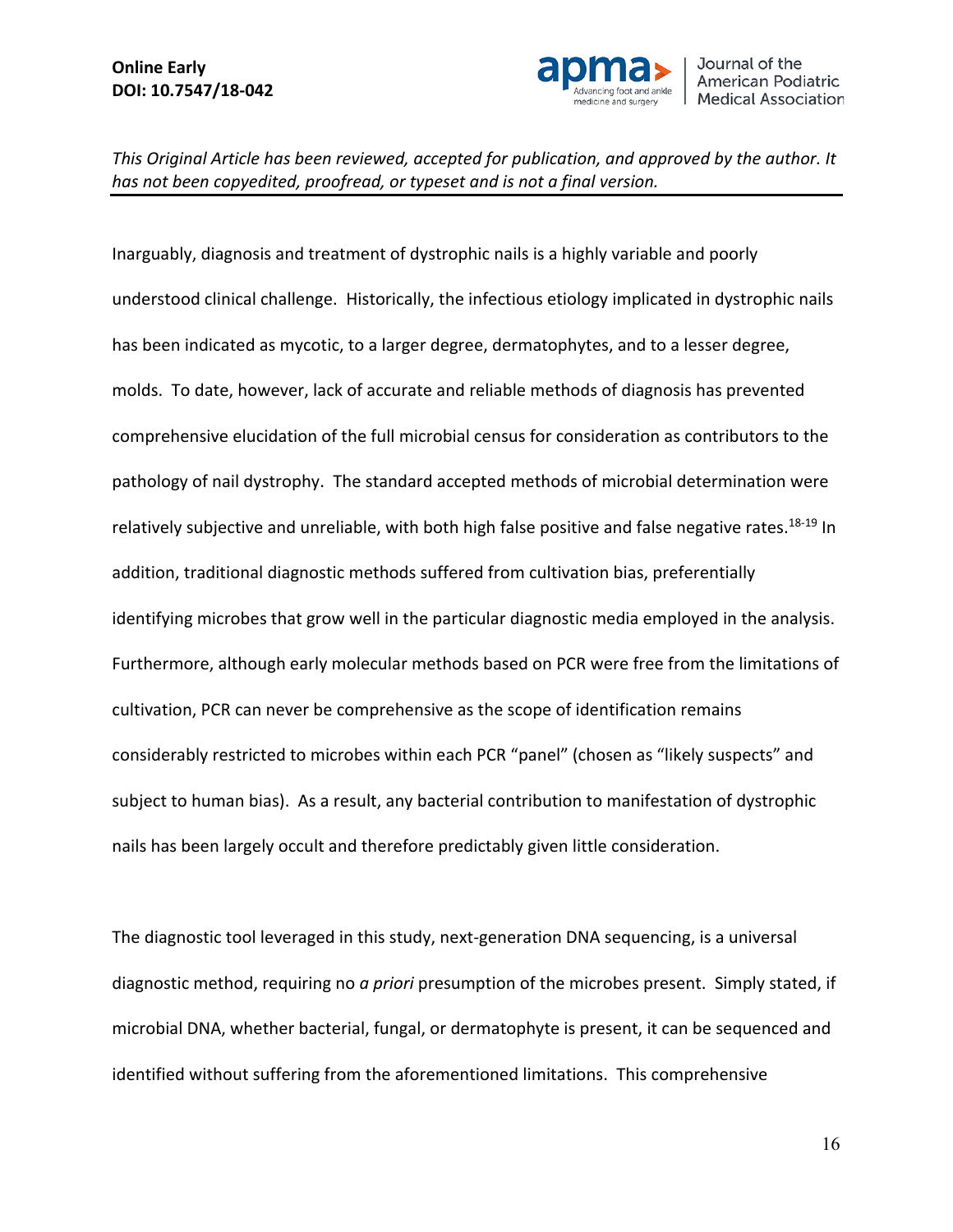

approach dramatically increases clinical elucidation of the microbial census found in dystrophic nail specimens.

Profoundly, the data presented herein from nearly 9000 dystrophic specimens suggest that bacteria, not fungi, are the most prevalent organisms within dystrophic nails. Further considering the abundance of bacteria identified in dystrophic specimens (vs. normal controls), these collective findings challenge the presumption that fungal pathogens are the primary genera responsible for the dystrophic nail cascade. Our data support the hypothesis that bacteria are previously unrecognized and therefore underappreciated contributors to dystrophic nails. In addition, in contrast to the current, widely-held clinical assumption, *Trichophyton rubrum* was present in only about 10% of dystrophic nail specimens. With this broader understanding of the vast diversity of both bacterial and fungal opportunistic microbes so prevalent in dystrophic nail specimens, the authors propose that more targeted, specific, and comprehensive treatment protocols be evaluated in a controlled clinical context. The authors further propose that targeted treatment, with antibacterial drugs alone, or in concert with antifungals, as dictated by each patient's specific microbial constituents quantified by molecular methods, will improve clinical outcomes. Ultimately, rapid and accurate elucidation of the comprehensive microbial census offers a wealth of knowledge and new perspective for clinical consideration in the diagnosis and subsequent treatment of historically recalcitrant dystrophic nails.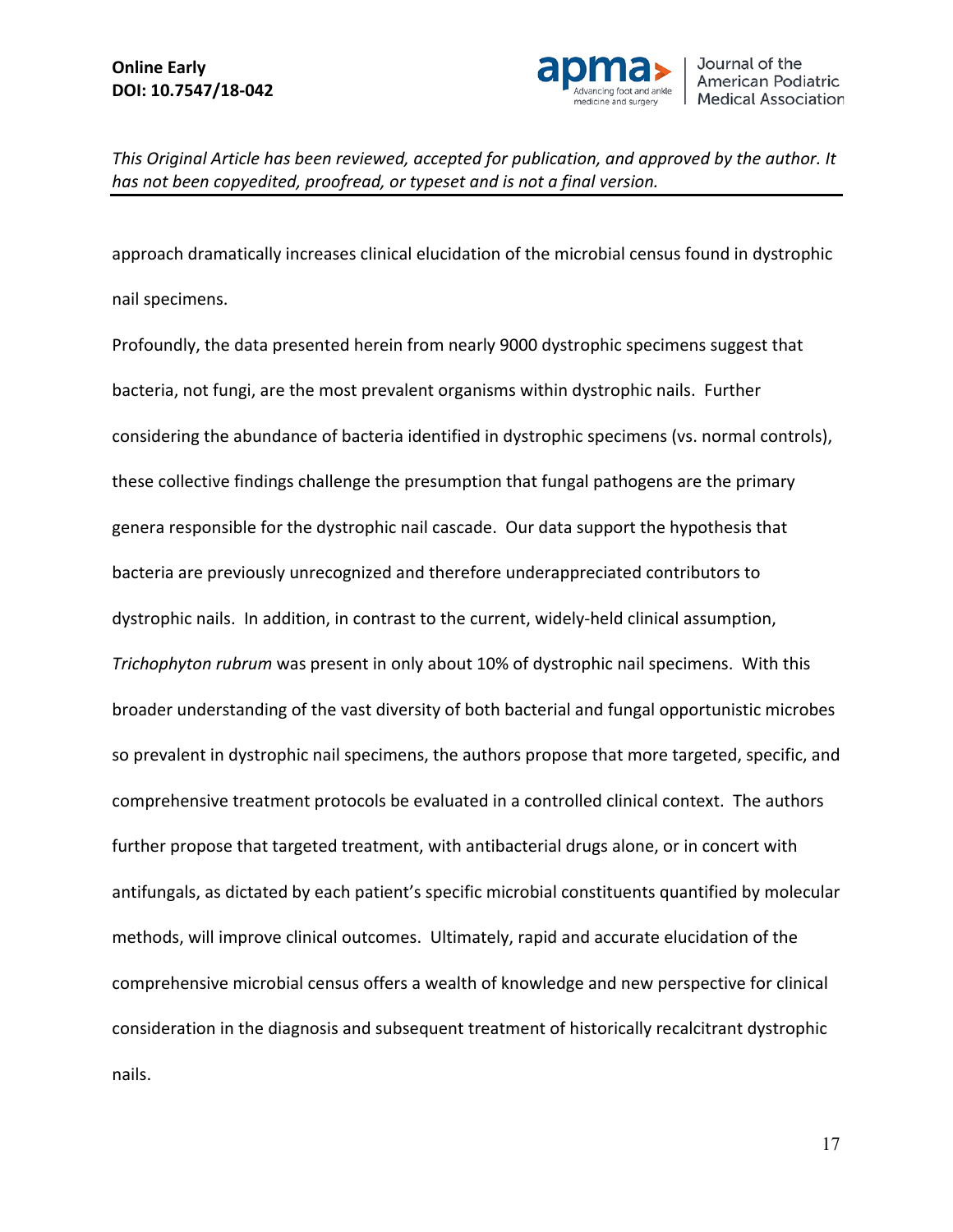

**Financial Disclosure:** None.

**Conflict of Interest:** None.

**Acknowledgments**: The authors would like to thank Dr. Courtney Jarvis and MicroGen DX for

their participation in specimen processing.

### **References**

1. Thomas J, Jacobson GA, Narkowicz CK, Peterson GM, Burnet H, Sharpe C. Toenail onychomycosis: an important global disease burden. *J Clin Pharm Therap* 35(5): 497, 2010

2. Lipner J, Scher R. Prognostic Factors in Onychomycosis Treatment. *Infect Dis Ther* 3:1, 2015

3. [Tosti](about:blank) A, [Piraccini](about:blank) BM, [Stinchi](about:blank) C, [Colombo](about:blank) MD. Relapses of onychomycosis after successful treatment with systemic antifungals: a three-year follow-up. *Dermatology*.197(2):16, 1998

4. Shemer A, Trau H, Davidovici B, *et al*. Onychomyosis: rationalization of topical treatment. *Isr Med Assoc J.* Jun; 10(6): 415, 2008

5. Ghannoum M, Isham N. Fungal Nail Infections (Onychomycosis): A Never-Ending Story? *PLoS Pathog* 10(6): e1004105. doi:10.1371/journal.ppat, 2014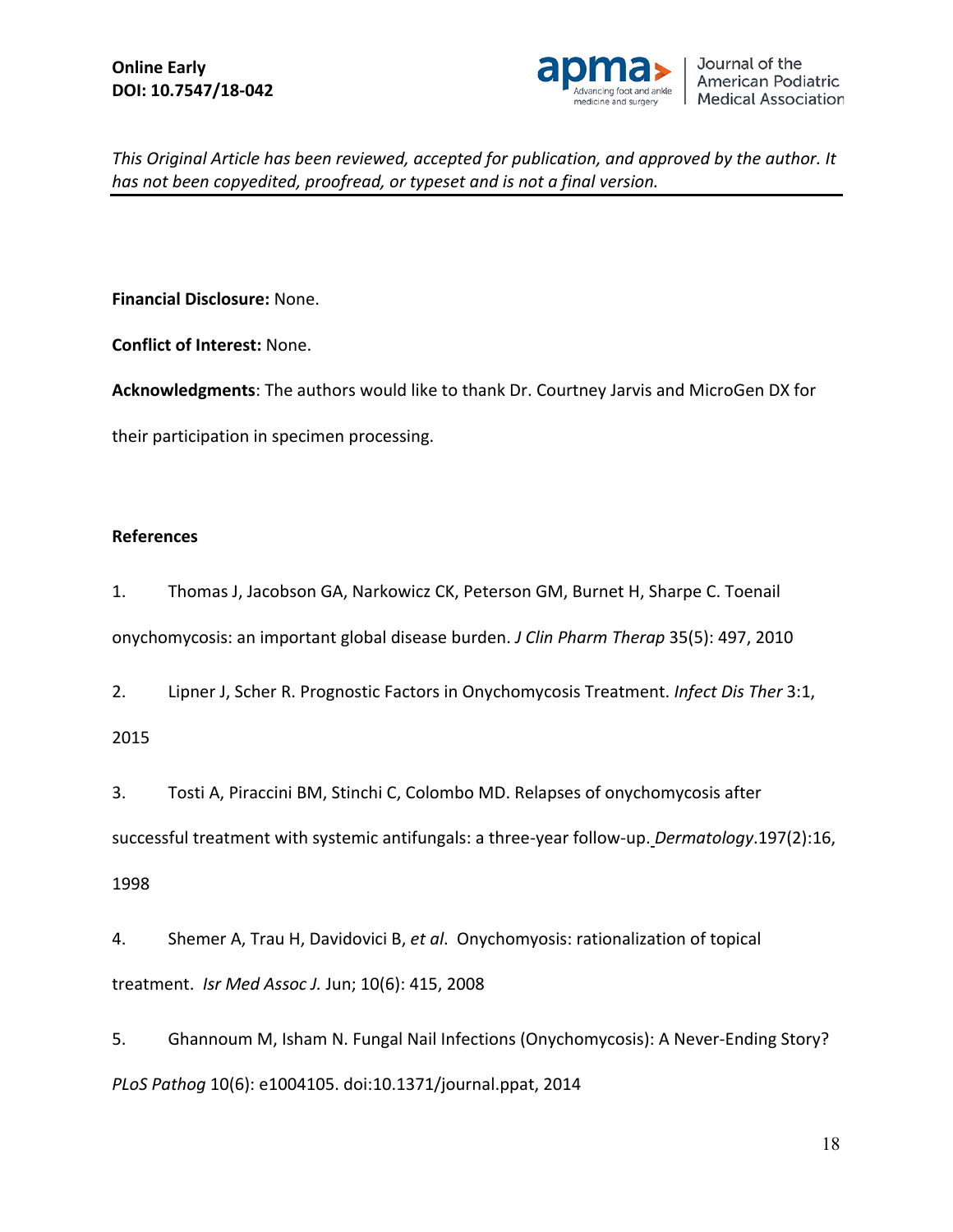

6. Gupta A, Baran E, Robert S. Non-dermatophyte onychomycosis. *Dermatologic Clinics* 21:257, 2003

7. Seebacher C, Brasch J, Abeck D. Onychomycosis. *Mycoses*. 50: 321, 2007

8. Loo D. Onychomycosis in the elderly: drug treatment options. *Drugs and Aging,* 24:293, 2007

9. Foster KW, Ghannoum MA, Elewski BE. Epidemiologic surveillance of cutaneous fungal infection in the United States from 1999 to 2002. *J Am Acad Dermatol* 50: 748, 2004

10. Niewerth M, Korting HC. Management of onychomycoses. *Drugs* 58: 285, 1999

11. Gupta A, Ricci M-J. Diagnosing onychomycosis. *Dermatologic Clinics* 24: 365, 2006

12. Finch JJ, Warshaw E. Toenail onychomycosis: current and future treatment options. *DermatologicTher* 20; 31, 2007

13. Vander S, Hossain M, Ghannoum M. Cutaneous infections dermatophytosis, onychomycosis, and tinea versicolor. *Infect Dis Clin of North America* 17: 87, 2003

14. Effendy I, Lecha M, Feuilhade de Chauvin M, Di Chiacchio N, Baran R. Epidemiology and clinical classification of onychomycosis. *J European Acad Dermatol Venereol*, 19, 2005

15. Tosti A, Piraccini BM, Lorenzi S. Onychomycosis caused by nondermatophytic molds: clinical features and response to treatment of 59 cases. *J Am Acad Dermatol* 42, 2000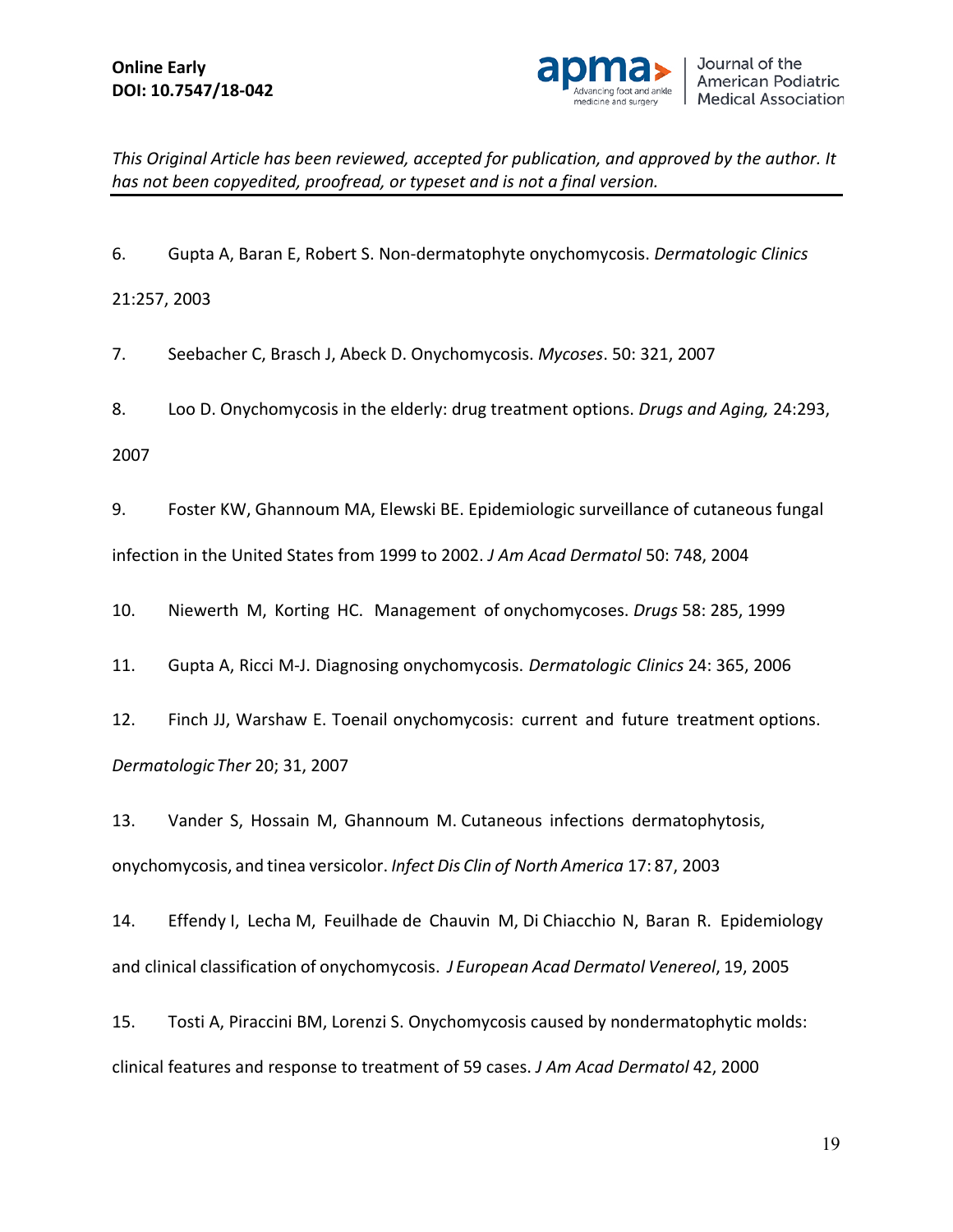

16. Bonod M, Hauser PM, Monod M. Fast and reliable PCR/sequencing/RFLP assay for

identification of fungi on onychomycoses. *J Med Microbiol* 55:1211, 2006

17. Kardjeva V, Summerbell R, Kantardjiev T. Forty-Eight-Hour Diagnosis of Onychomycosis with Subtyping of *Trichophyton rubrum* Strains. *J Clin Micro* Apr:1419, 2006

18. Verrier J, Pronina M, Peter C. Identification of Infectious Agents in Onychomycosis by

PCR-Terminal Restriction Fragment Length Polymorphism. *J Clin Micro* 50(3); 553, 2012

19. Bontems O, Hauser PM, Monod M. Evaluation of a polymerase chain reaction-restriction fragment length polymorphism assay for dermatophyte and non-dermatophyte identification in onychomycosis. *Br. J. Dermatol*. 161:791–796, 2009

20. Kyriakidis I, Tragiannidis A, Munchen S, Groll AH. Clinical hepatotoxicity associated with antifungal agents. *Expert Opinion on Drug Safety* 16:2 2017

21. Baran R, Kaoukhov A. Topical antifungal drugs for the treatment of onychomycosis: an overview of current strategies for monotherapy and combination therapy. *J European Acad Dermatol Venereology* 19: 21, 2005

22. Akhtar N, Sharma H, Pathal K. Onychomycosis: Potential of Nail Lacquers in transungual Delivery in Antifungals. *Scientifica* Article ID 1387936, 12 pages. doi:10.1155/2016/1387936

23. Rippon JW. The pathogenic fungi and the pathogenic actinomycetes. *Medical mycology* 3rd ed. W. B. Saunders, Philadelphia, 1988

20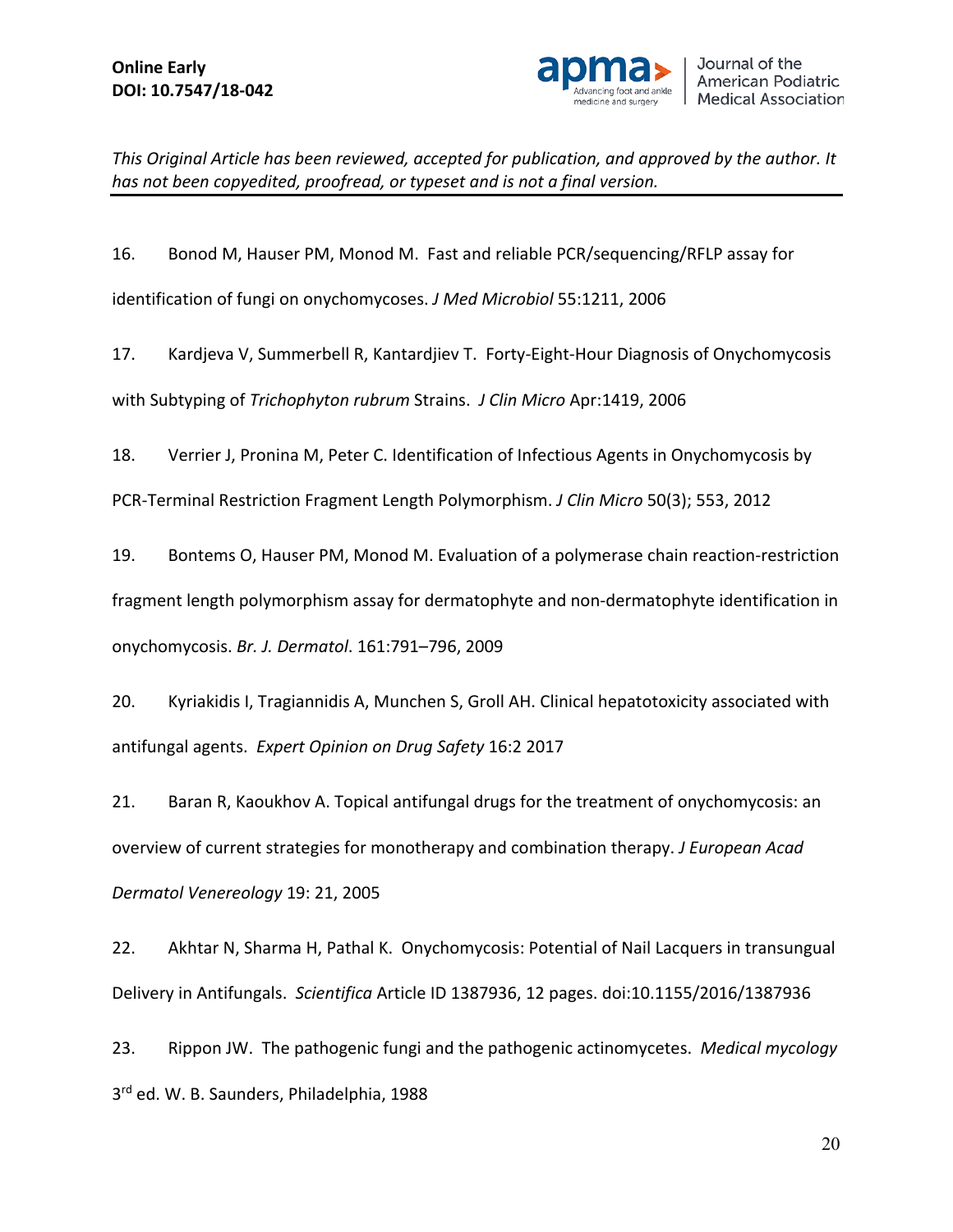

24. Elewski BE. Onchomycosis: Pathogensis, diagnosis, and management. *Clin Microbial Rev*. 11(3): 415, 1998

25. Arca E. Polymerase Chain reaction in the diagnosis of onychomycosis. *Eur J Dermatol* 14: 52, 2004

26. Dowd S, Wolcott R, Kennedy J, Jones C, Cox S. Molecular diagnostics and personalized medicine in wound care: assessment of outcomes. *J Wound Care* 20(5); 232, 2011

27. Rhoads D, Wolcott R, Sun Y, Dowd S. Comparison of culture and molecular identification of bacteria in wounds. *Int J Mol Sci.* 13(3):2535, 2012

28. Frassinetti S, Falleni A, Del Carratore R. Effect of itraconazole on *Staphylococcus aureus* biofilm and extracellular vesicles formation. *Microbial Pathogenesis* 147, 2020

29. Otto M. Staphylococcal biofilms, *Curr Top Microbiol Immunol*, 322, 2008

30. Gontcharova V, Youn E, Sun Y, Wolcott R, Dowd SE. A comparison of bacterial composition in diabetic ulcers and contralateral intact skin. *Open Microbiology J* 4, 2010

31. Cheung GYC, Rigby K, Wang R, Queck SY, Braughton KR, Whitney AR, Teintze M, DeLeo FR, Otto M. *Staphylococcus epidermidis* Strategies to Avoid Killing by Human Neutrophils, *PLoS Pathog,* 6(10), 2010

32. Foster TJ. Immune evasion by staphylococci, *Nat Rev Microbiol,* 3, 2005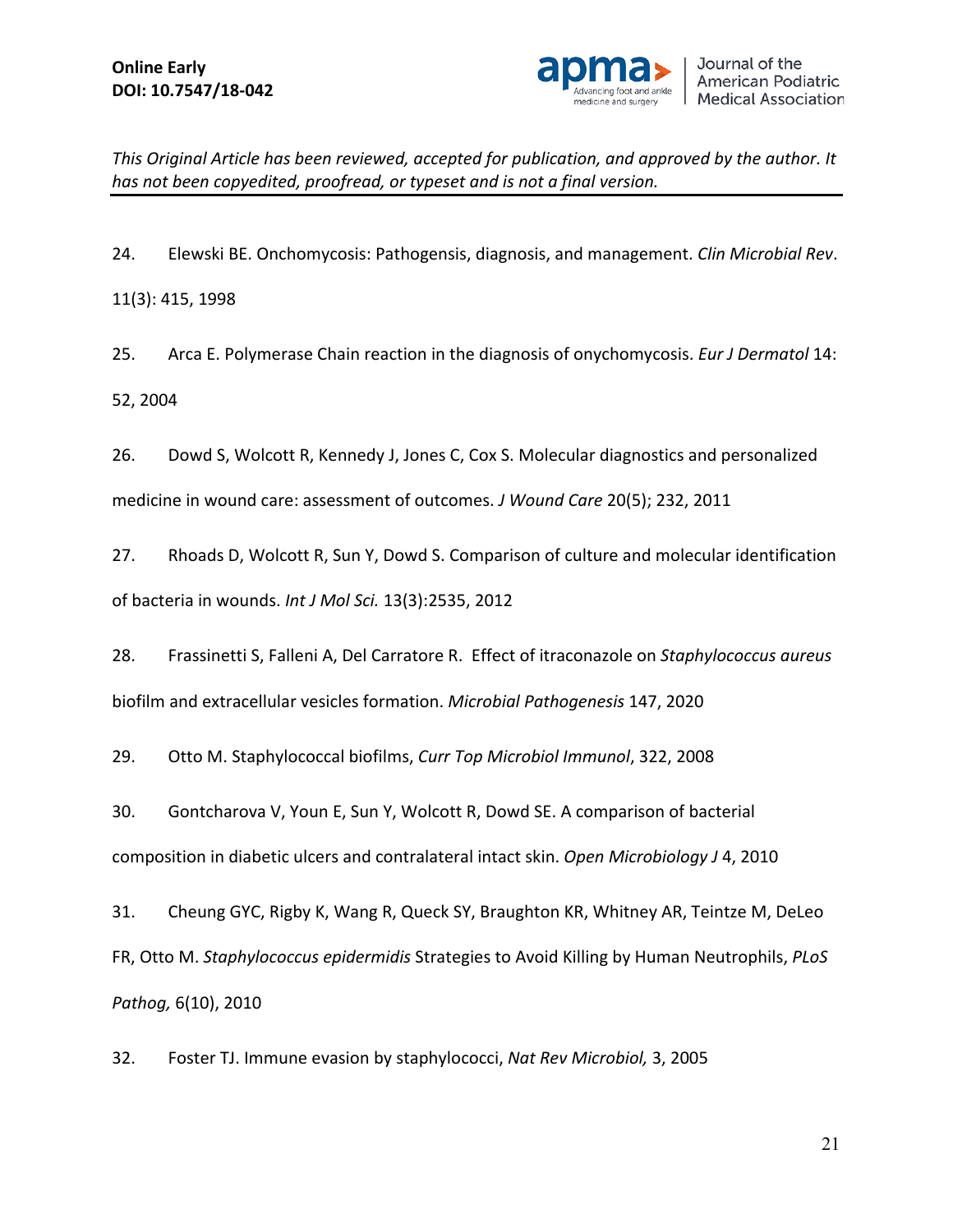

33. Rooijakkers SH, van Kessel KP, van Strijp JA. Staphylococcal innate immune evasion,

*Trends Microbiol,* 13, 2005

34. Simanski M, Erkens A, Rademacher F, Harder J. *Staphylococcus epidermidis*-induced

Interleukin-1 Beta and Human Beta Defensin-2 Expression in Human Keratinocytes is Regulated

by the Host Molecule A20 (TNFAIP3), *Acta Deramto-Venereologica,* 99, 2019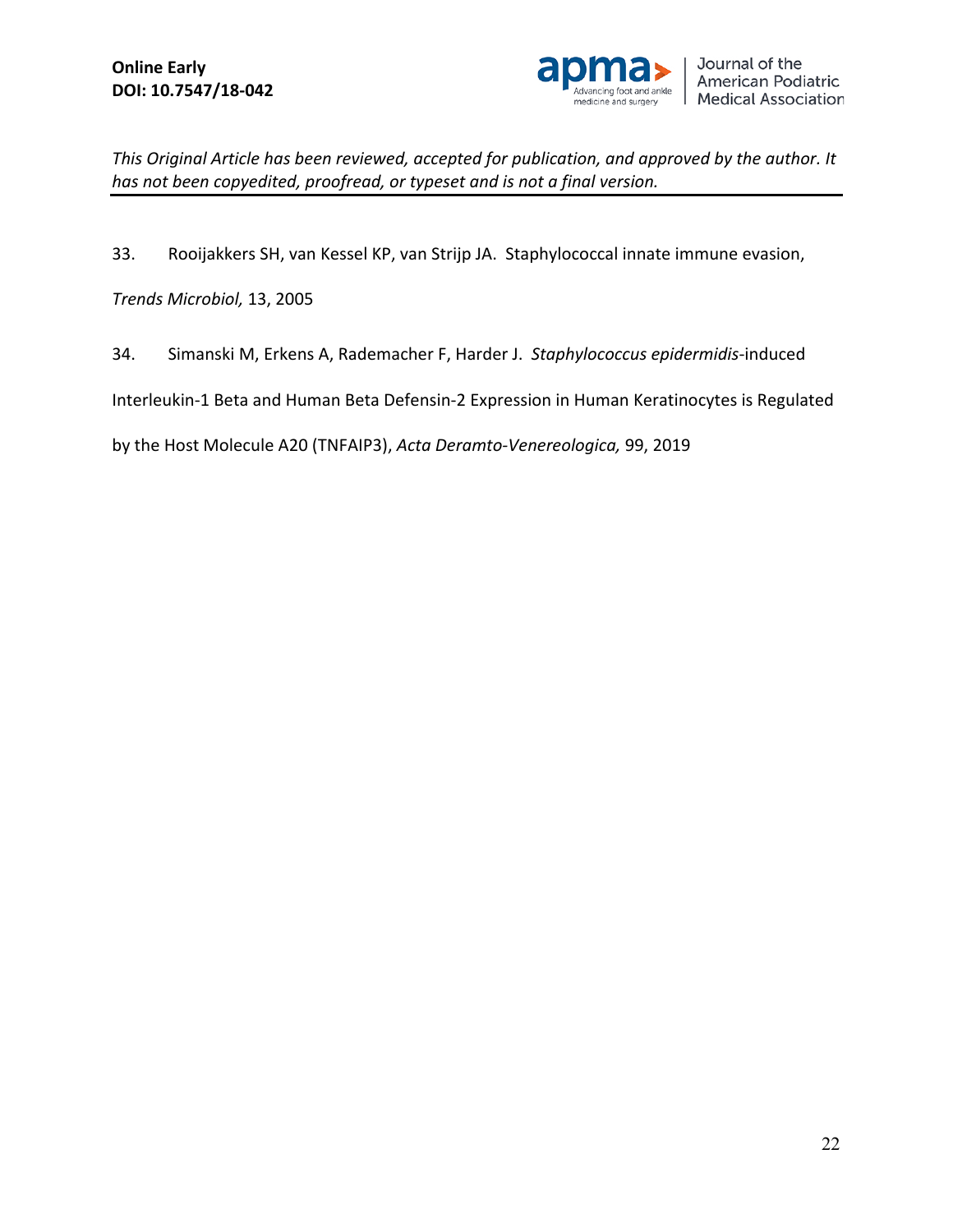

### **Table 1. Most prevalent Gram-positive aerobic or facultative species in dystrophic nail specimens and average contribution to total census**

| specimens and average continuation to total census |                   |                             |  |  |
|----------------------------------------------------|-------------------|-----------------------------|--|--|
|                                                    | <b>Prevalence</b> | <b>Average Contribution</b> |  |  |
| <b>Species</b>                                     | (% of 8958)       | (%) to Total Census         |  |  |
| Staphylococcus epidermidis                         | 64.4              | 27.5                        |  |  |
| Staphylococcus pettenkoferi                        | 49.4              | 40.5                        |  |  |
| Corynebacterium tuberculostearicum                 | 35.1              | 11.8                        |  |  |
| Staphylococcus lugdunensis                         | 23.9              | 10.2                        |  |  |
| Rothia dentocariosa                                | 15.8              | 21.9                        |  |  |
| Staphylococcus piscifermentans                     | 14.7              | 21.2                        |  |  |
| Staphylococcus simulans                            | 11.7              | 13.8                        |  |  |
| Staphylococcus warneri                             | 11.0              | 9.7                         |  |  |
| Corynebacterium massiliense                        | 9.1               | 8.3                         |  |  |
| Corynebacterium aurimucosum                        | 2.5               | 6.6                         |  |  |

**Table 2. Five most prevalent Gram-negative aerobic or facultative bacterial species as percentage of total for dystrophic nail specimens, and their average contribution to the total bacterial census.** 

|                              | Prevalence  | <b>Average Contribution</b> |
|------------------------------|-------------|-----------------------------|
| <b>Species</b>               | (% of 8958) | (%) to Total Census         |
| Moraxella osloensis          | 2.5         | 7.0                         |
| Pseudomonas aeruginosa       | 2.0         | 30.0                        |
| Stenotrophomonas maltophilia | 1.7         | 13.5                        |
| Pseudomonas trivialis        | 1.6         | 13.9                        |
| Enhydrobacter aerosaccus     | $1.5\,$     | 11.4                        |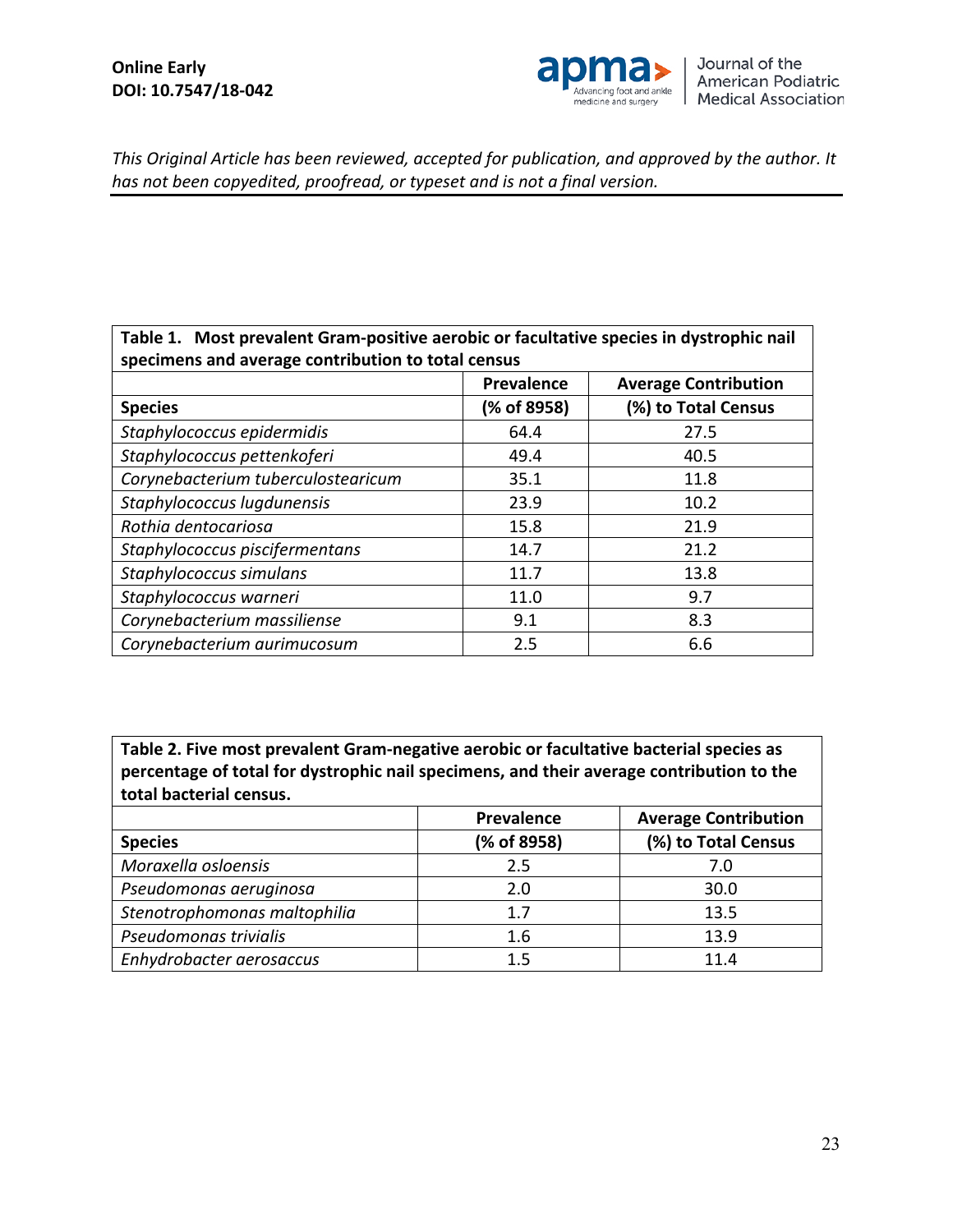

**Table 3. Five most prevalent anaerobic species as percentage of total for dystrophic nail specimens, and their average contribution to the total bacterial census.** 

|                           | Prevalence  | <b>Average Contribution</b> |
|---------------------------|-------------|-----------------------------|
| <b>Species</b>            | (% of 8958) | (%) to Total Census         |
| Anaerococcus octavius     | 8.4         | 6.5                         |
| Propionibacterium acnes   | 2.7         | 6.8                         |
| Anaerococcus hydrogenalis | 2.3         | 5.6                         |
| Anaerococcus vaginalis    | 1.7         | 6.7                         |
| Peptoniphilus ivorii      | 11          | 6.2                         |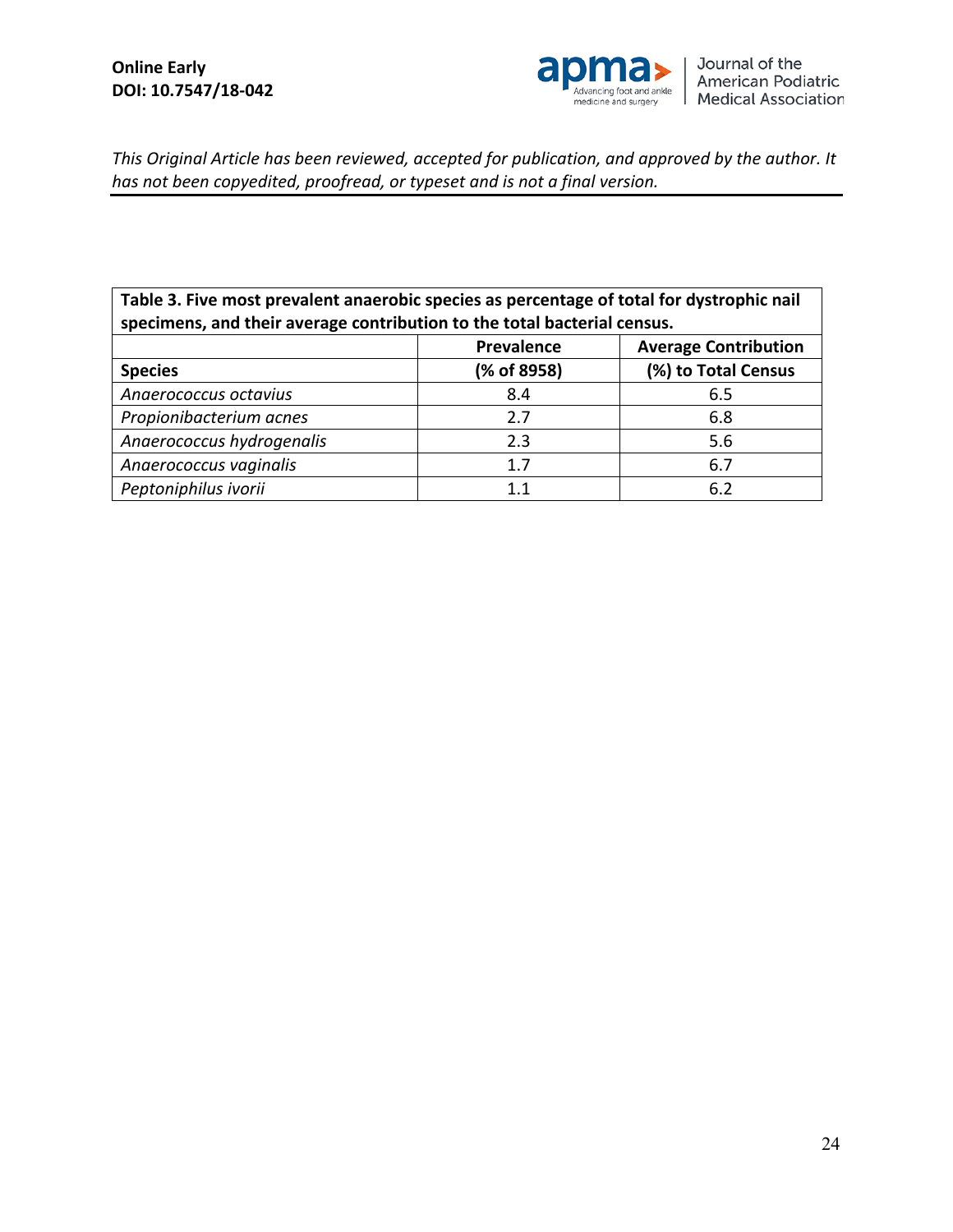### **Online Early DOI: 10.7547/18-042**



*This Original Article has been reviewed, accepted for publication, and approved by the author. It has not been copyedited, proofread, or typeset and is not a final version.*



# **Figure 1. Distribution of age and gender of dystrophic specimens.**

Figure 1: Distribution of age and gender of 8863 dystrophic specimens that disclosed information on age and gender.

Panel A: distribution of submitted dystrophic specimens from female patients in each of ten 10-year age groups, as a percentage of total female specimens submitted.

Panel B: distribution of submitted dystrophic specimens from male patients in each of ten 10-year age groups, as a percentage of total male specimens submitted.

Table: 60.5% of submitted specimens were from female subjects; 39.5% were from male subjects. Subjects ages 61 – 70 submitted the highest percentage of specimens,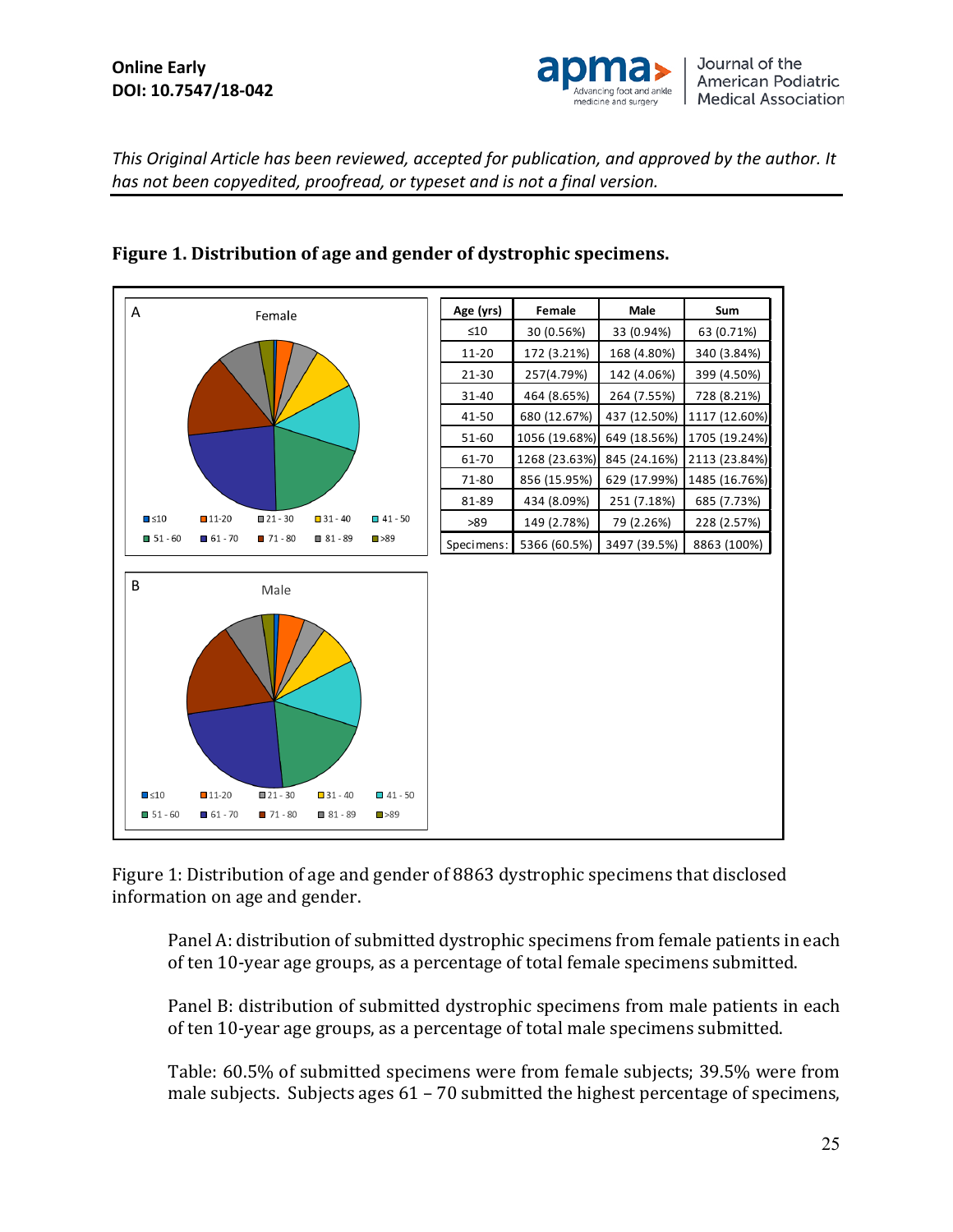

at 23.84% of all dystrophic specimens. Of the dystrophic specimens analyzed, the percentage submitted from each 10-year age group was virtually identical amongst female and male specimens. For example, 23.63% (1268 of 5366) of female and 24.16% (845 of 3497) of male specimens were from the 61-70 years age group. In addition, 19.68% (1056 of 5366) of female and 18.56% (649 of 3497) male specimens were from the 51-60 years age group.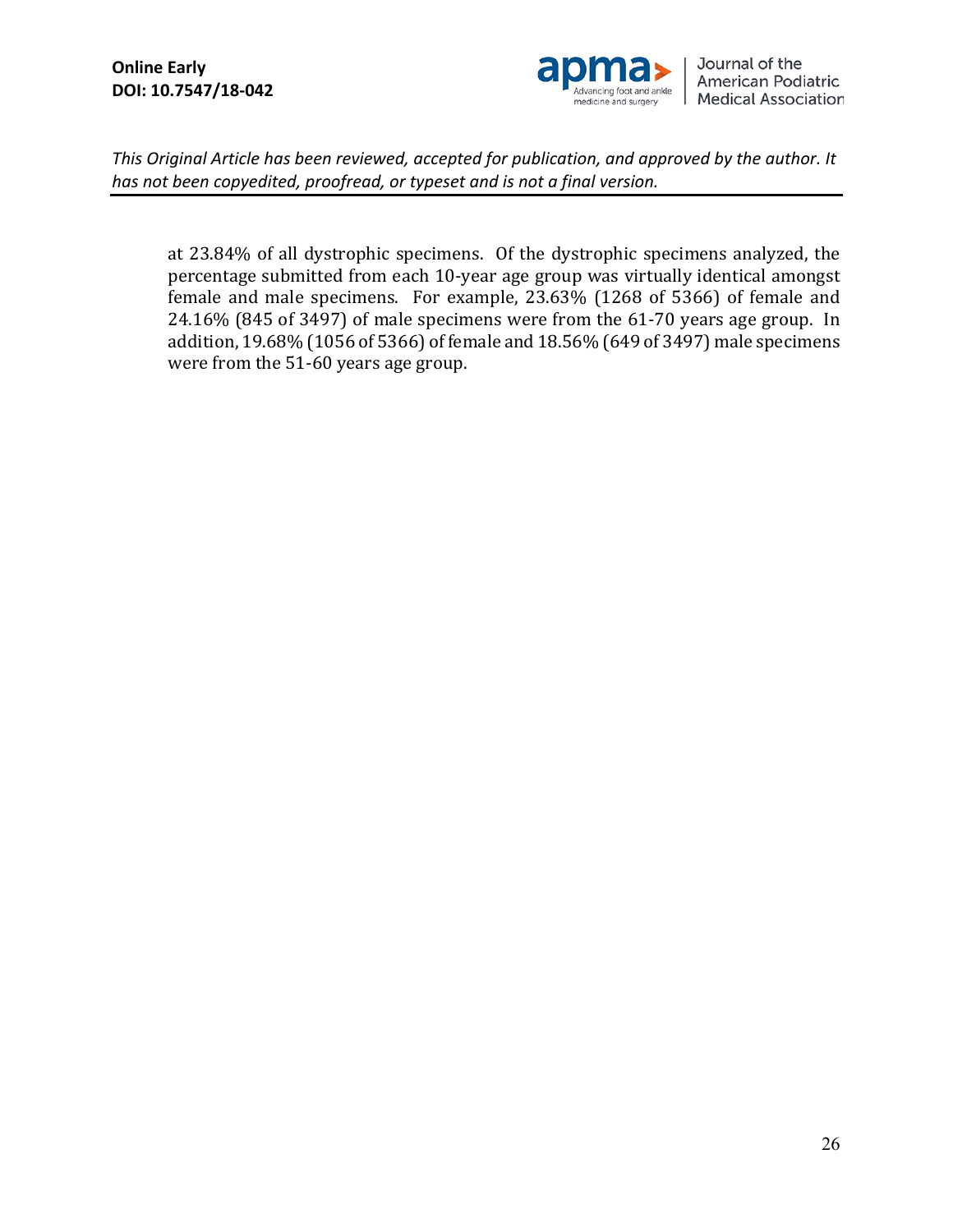

## **Figure 2. Prevalence of fungal species as a percent of total species in control and dystrophic nail specimens.**



Figure 2: Prevalence of fungal species in control and dystrophic nail specimens. Of the identified fungal species, the ten most prevalent species from each sample is presented. Zero percent of 16 control specimens contained fungal species; 49.5% of 8958 dystrophic nail specimens, or 4433 specimens, contained fungal species.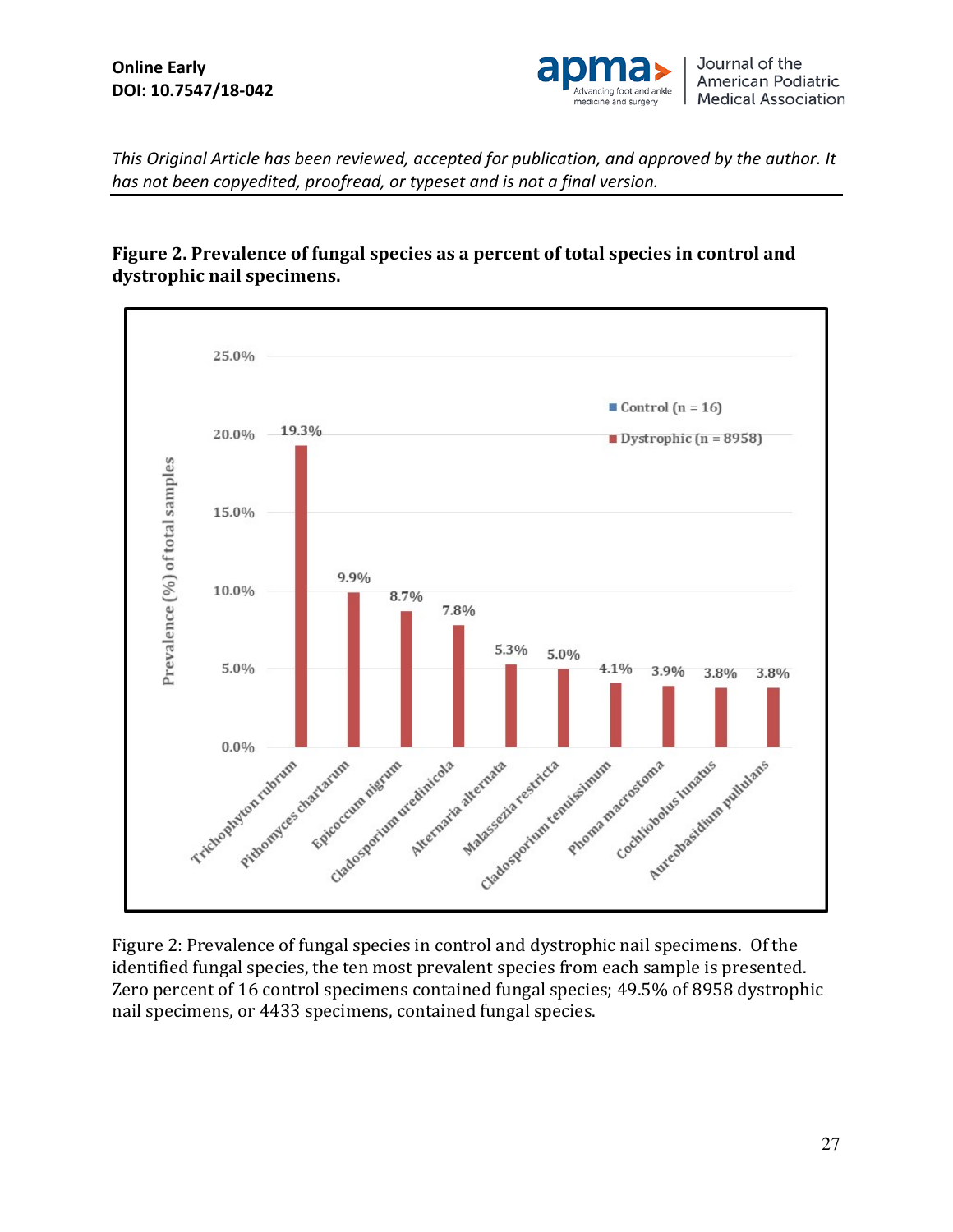

## **Figure 3. Prevalence of bacterial species as a percent of total species in control and dystrophic nail specimens.**